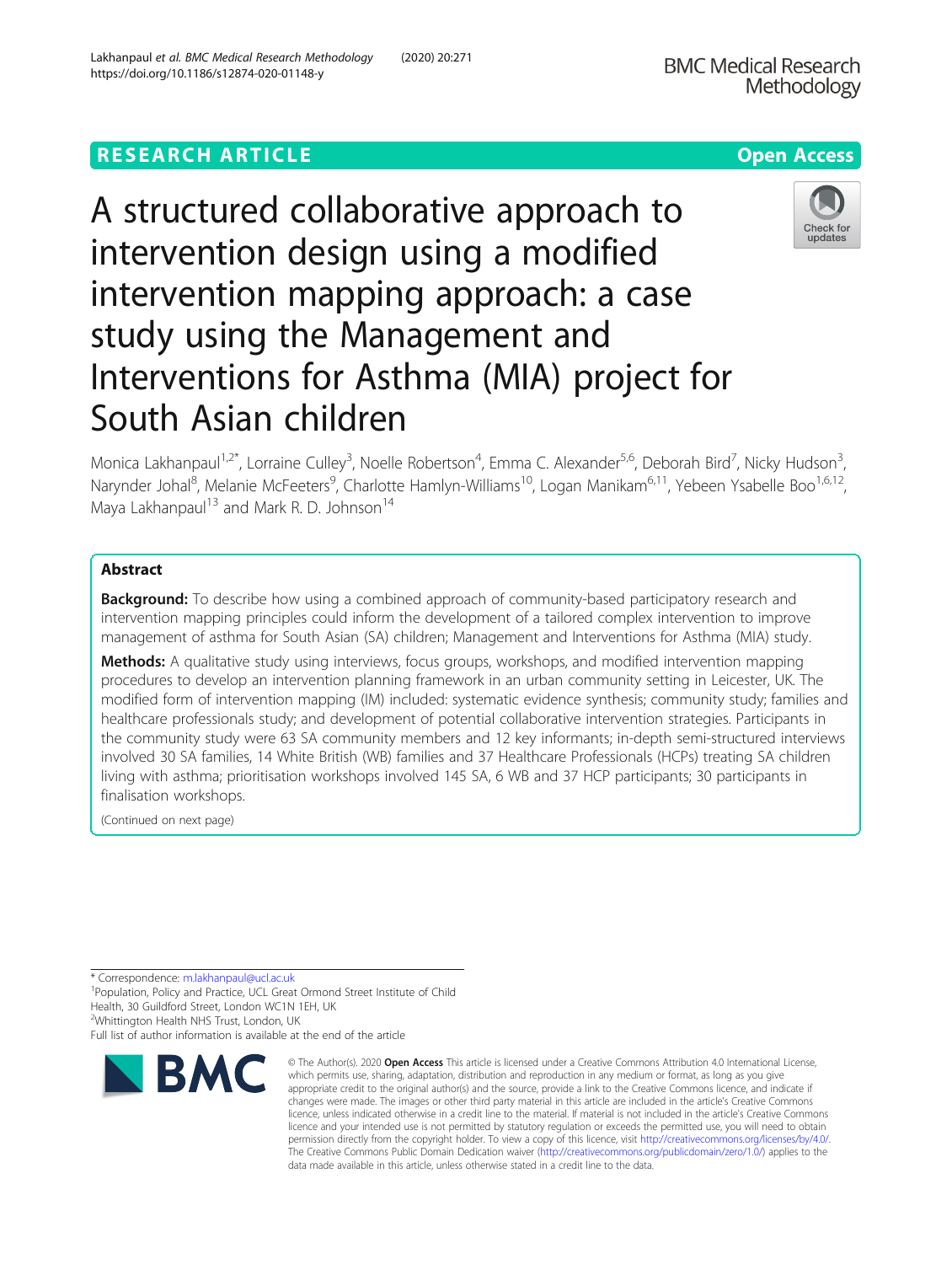## (Continued from previous page)

Results: Two key principles were utilised throughout the development of the intervention; community-based participatory research (CBPR) principles and intervention mapping (IM) procedures. The CBPR approach allowed close engagement with stakeholders and generated valuable knowledge to inform intervention development. It accounted for diverse perceptions and experiences with regard to asthma and recognised the priorities of patients and their families/caregivers for service improvement. The 'ACT on Asthma' programme was devised, comprising four arms of an intervention strategy: education and training, clinical support, advice centre and raising awareness, to be co-ordinated by a central team.

**Conclusions:** The modified IM principles utilised in this study were systematic and informed by theory. The combined IM and participatory approach could be considered when tailoring interventions for other clinical problems within diverse communities. The IM approach to intervention development was however resource intensive. Working in meaningful collaboration with minority communities requires specific resources and a culturally competent methodology.

Keywords: Intervention mapping, Minority ethnic research, Asthma management, Collaborative, Tailored, Community based participatory research

# Background

A 2019 report from the Nuffield Trust found that health outcomes for young people with long-term conditions in the UK were among the worst compared to 19 similarly high-income countries [\[1](#page-14-0)]. Children from minority ethnic backgrounds are particularly disadvantaged with regards to long-term conditions in terms of morbidity and mortality [\[2](#page-14-0)]. The need to reduce these inequalities is widely recognised both by UK governments [[3,](#page-14-0) [4](#page-14-0)] and health professionals [[5](#page-14-0)].

Asthma is a heterogeneous disease, usually characterised by chronic airway inflammation; the symptoms include one or more respiratory symptoms such as wheeze, shortness of breath, chest tightness and cough [[6\]](#page-14-0). It is a global health problem affecting all age groups; however, it is more prevalent in childhood. Existing guidelines, such as the Global Initiative for Asthma (GIA) guidelines, state that a successful management plan of asthma should include symptom controls to minimise future risk of asthma-related mortality, exacerbations, persistent airflow limitation and side-effects of treatment [\[6\]](#page-14-0). The plan should include self-management education and skills training for patients and families/ caregivers, effective medications, minimising existing and/or potentially modifiable risk factors and utilising non-pharmacological therapies and strategies. The British Thoracic Society/Scottish Intercollegiate Guidelines Network (BTS/SIGN) 2019 guidelines provide a diagnostic summary of clinical assessment and objective testing for asthma, including the positive test thresholds and algorithmic framework for objective tests for adults, young people and children (aged 5 and over) [[7\]](#page-14-0).

In the UK, children and adults of South Asian origin living with asthma are reported to experience worse outcomes in a number of domains. These differences are evidenced at the outset of a patient's asthma journey – that of getting a diagnosis. Qualitative studies have reported concerns about delayed diagnoses amongst South Asians relative to other populations [[8,](#page-14-0) [9](#page-14-0)]. Other studies report that, once a diagnosis is established, South Asians experience worse morbidity and mortality, mainly due to differing severity of asthma between groups with covariates including differences in health-seeking behaviour (e.g. self-management), difficulties in accessing highquality primary care services, and variation of confidence in General Practitioners that may arise from the unfamiliarity of diagnosing and managing asthma in the SA population  $[10-12]$  $[10-12]$  $[10-12]$  $[10-12]$ . A meta-analysis found that South Asians had an odds ratio of 2.9 (95% confidence interval 2.4–3.4) of admission to hospital for asthma relative to white children and adults [[13\]](#page-14-0). Despite this, South Asian children with asthma in England and Scotland were less likely to receive prescribed bronchodilators or antiinflammatory drugs including steroids and antibiotics than a representative sample  $[14]$  $[14]$ . A further study of UK South Asian 2–4 year-olds found that they had an increased incidence of multiple wheeze but lower prescriptions of inhaled steroids compared to white children, likewise suggesting under-treatment [\[15](#page-14-0)]. It is known that children and carers of children with asthma already face difficulties due to the burden of long-term care and managing acute exacerbations, and this burden is exacerbated for children from South Asian backgrounds [[13](#page-14-0), [16\]](#page-14-0). Effective interventions to tackle these health disparities are urgently needed. To develop an effective intervention, a nuanced understanding of the patient and family/caregiver experience is key, alongside a thorough assessment of barriers and facilitators.

In any country, regardless of ethnicity, an individual's culture, beliefs and attitudes, alongside those of their community, influence their health behaviour and engagement with the health care system. Simultaneously, it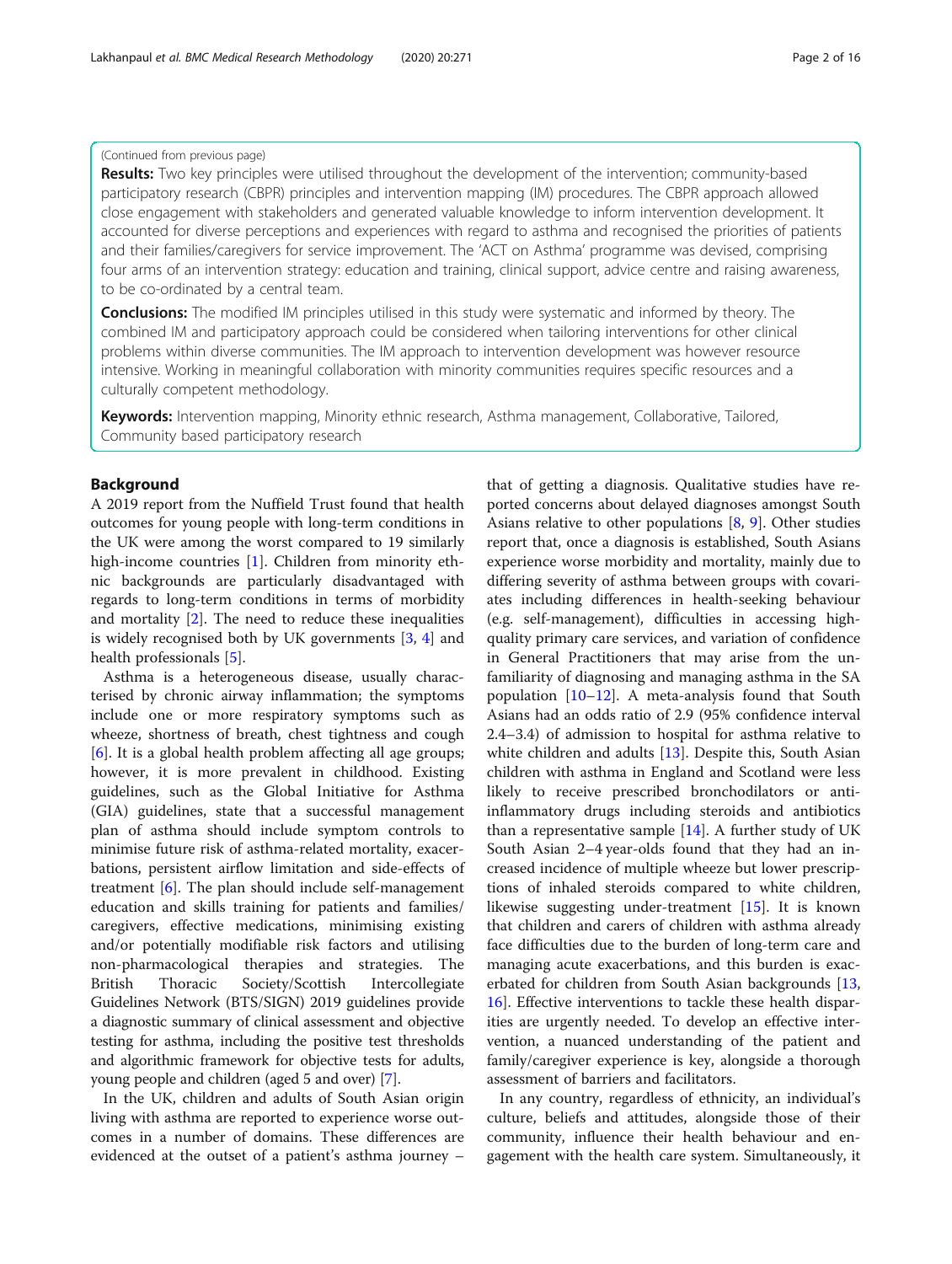is evident that minority ethnic groups are often subject to a range of structural barriers to good quality healthcare [\[17](#page-14-0)–[20\]](#page-14-0). The socio-ecological model suggests that health status and health behaviour are diversely influenced, from genetics to familial and community upbringing, psychology, biology, the environment, and the political and social context [\[21](#page-14-0)]. Through appreciating the broad array of factors that can influence an individual's health, intervention planners can develop interventions tackling a problem at multiple levels, arguably more comprehensively and sustainably [\[22](#page-14-0)]. Yet, despite the importance of connecting with minority communities to understand these influences and develop services, they are under-represented in several areas of research, notably clinical trials [\[23](#page-14-0), [24\]](#page-14-0). Nevertheless, multiple authors have described methods for involving minority communities in research and intervention development [[25](#page-14-0)–[27\]](#page-14-0).

This approach is increasingly advanced as an essential part of national policy frameworks. In the UK, the Children and Young People's Health Outcomes Forum report [[28\]](#page-14-0) and Healthy Lives, Healthy People [\[29](#page-14-0)] have made recommendations encouraging inter-service coordination across the health, social care, education and voluntary sectors, and stated that children and their families/caregivers should be involved with decision making, and given the opportunity to contribute to service improvements. These recommendations come alongside those of the UK Public Health Outcomes Framework [[30\]](#page-14-0), which states as a high-level outcome that there should be reduced differences in life expectancy and healthy life expectancy between different communities.

Notwithstanding growing evidence that culturally targeted interventions may increase engagement, this approach had been under-used by health promotion programmes, especially for tailoring that stretches beyond the individual to the community [\[31\]](#page-14-0). Additionally, few asthma studies have made use of participatory approaches to design with minority groups [[32,](#page-14-0) [33\]](#page-14-0). This is despite qualitative studies reporting that participatory design can improve relations and involvement from hard-to-reach groups [[34,](#page-14-0) [35](#page-14-0)]. Community-based participatory research (CBPR), one form of participatory research, can be particularly effective in achieving a successful culturally targeted interventions as it views research as a collective enterprise between researchers and the researched, taking place in familiar community settings [\[36](#page-14-0)]. Thus asthma, a long-term condition where existing interventions are or have infrequently been tested or tailored towards the substantial South Asian population in the UK, may greatly benefit from employing CBPR principles [\[37\]](#page-14-0).

In recent years, several research groups have implemented culturally tailored interventions, with or without

participatory design, A systematic review of culturespecific programmes for adults and children with asthma [[38\]](#page-14-0) found four relevant randomised controlled trials (RCTs) in 2009, and an additional three RCTs in a 2017 update (a total of seven), of which three involved South Asians (two in high-income countries) [[39](#page-14-0)–[41](#page-15-0)]. All seven RCTs provided individual and/or group-setting educational classes and support groups or materials for asthma management, while the control groups received either no intervention or partial intervention (e.g. standard education package rather than culturally tailored version) compared to intervention groups. Moreover, while the three RCTs that involved South Asians population were not participatory in design, the relevant studies included culturally tailored components via videos, graphically adapted materials and provision of bilingual trainers of asthma education. Additionally, several recent studies have been published utilising participatory approaches to intervention design for asthma in the USA; one in the Hispanic community, one in a predominantly African American population, and two in young people with no ethnicity specified  $[42-45]$  $[42-45]$  $[42-45]$ . However, we are not aware of a formal approach to participatory design in asthma in the South Asian population. Formalised collaborations between patients, their families/caregivers, clinicians, commissioners and policymakers make success more likely [[46\]](#page-15-0).

Intervention Mapping (IM) is another recently introduced developmental tool that addresses and assists in overcoming the challenges of combining evidence, theory and community-based participation during health promotion programme planning. IM charts the path from problem recognition to the identification of a solution and enables researchers to design interventions systematically - encouraging decisions to be evidence-based and theoretically informed. It is a structured process which provides protocols for making use of existing evidence and theory for the development of interventions [[47\]](#page-15-0). It is also iterative, permitting movement back and forth between tasks and steps to make ongoing modifications throughout the development process. It can assess the current needs of a population, identify behaviours which may be detrimental to health, and what external factors influence these behaviours. It draws on health psychology theory in order to optimise the acceptability of a programme, and acknowledges the numerous social actors involved in healthcare delivery. Respect for such contexts is imperative amongst South Asian populations. IM has been adopted when developing interventions for mental health, nutrition, physical activity, and sexual health programmes  $[48-51]$  $[48-51]$  $[48-51]$ . IM has also recently been applied in a small number of cases in the UK [[50,](#page-15-0) [52](#page-15-0)]. The Management and Interventions for Asthma (MIA) project was therefore devised, making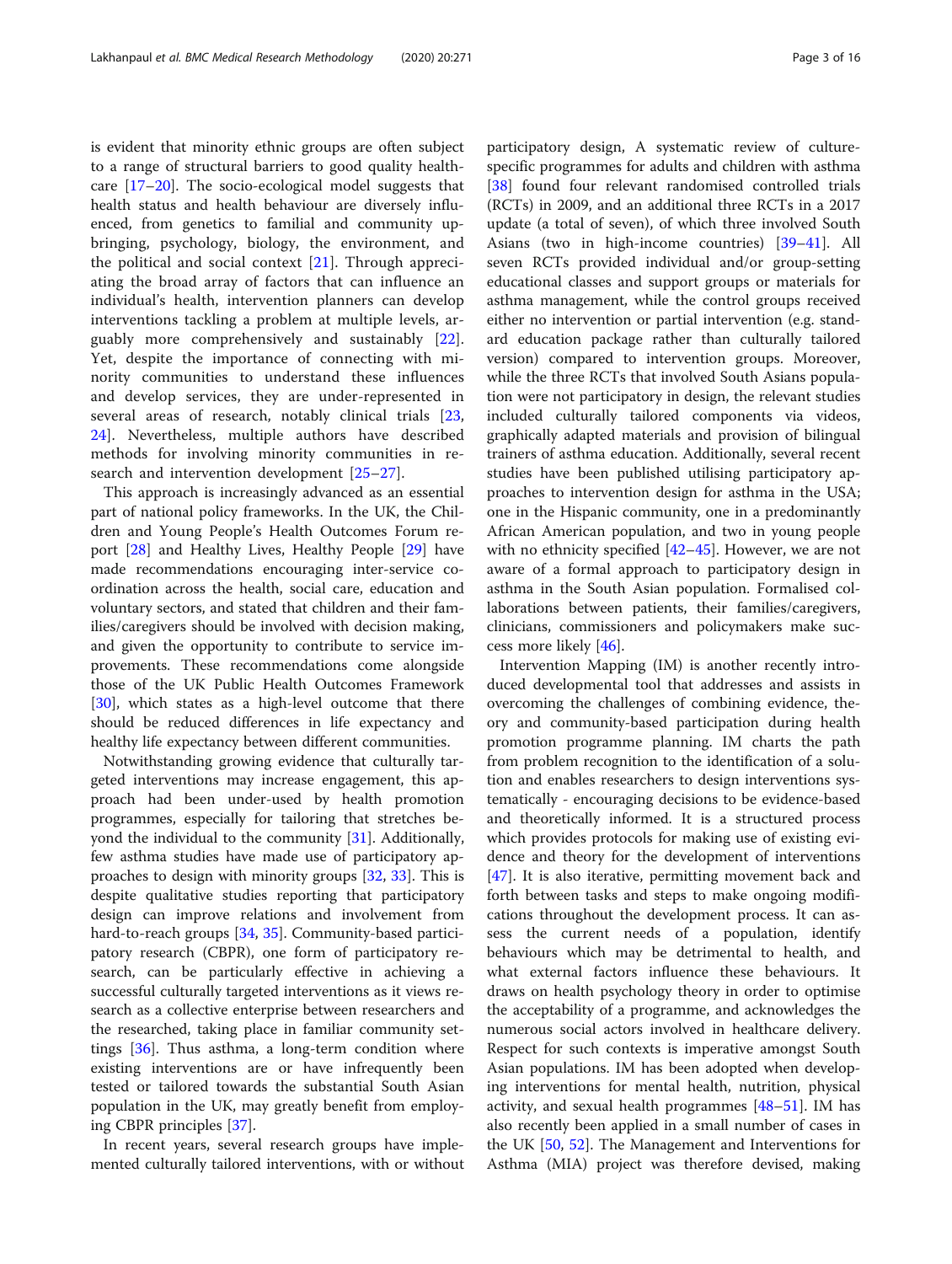<span id="page-3-0"></span>use of CBPR principles combined with a modified IM approach to design an intervention to improve asthma management in British South Asian children.

## Methods

# Aims

The aim of the MIA project was to combine community-based participatory research (CBPR) principles with a modified IM approach, in order to develop an intervention planning framework for South Asian children with asthma. To ensure CBPR principles were observed, the MIA project involved all families in every stage of the research. South Asian children with asthma were chosen as the target population because of the existing evidence regarding inequities in outcomes in this group [[53\]](#page-15-0). The study aimed to demonstrate how a tailored, collaborative approach could be used to design an acceptable intervention for a minority group.

## Design

The design of the MIA project followed Implementation Mapping processes. As mentioned, IM is a tool used for developing health promotion programmes in an iterative, structured manner across several steps from problem identification, to targeted intervention design [[47\]](#page-15-0). The IM approach taken was modified; IM traditionally involves six steps, but since the MIA project aimed to assess methods used to develop a programme, the methodology was modified to focus iteratively on the first four steps, which focus on programme development.

In accordance with the socio-ecological model of health, the MIA project intended to formalise collaboration between all those involved in the care of the target children, including the children (patients) themselves, their families or carers, healthcare professionals (HCPs), and the wider community [\[21\]](#page-14-0).

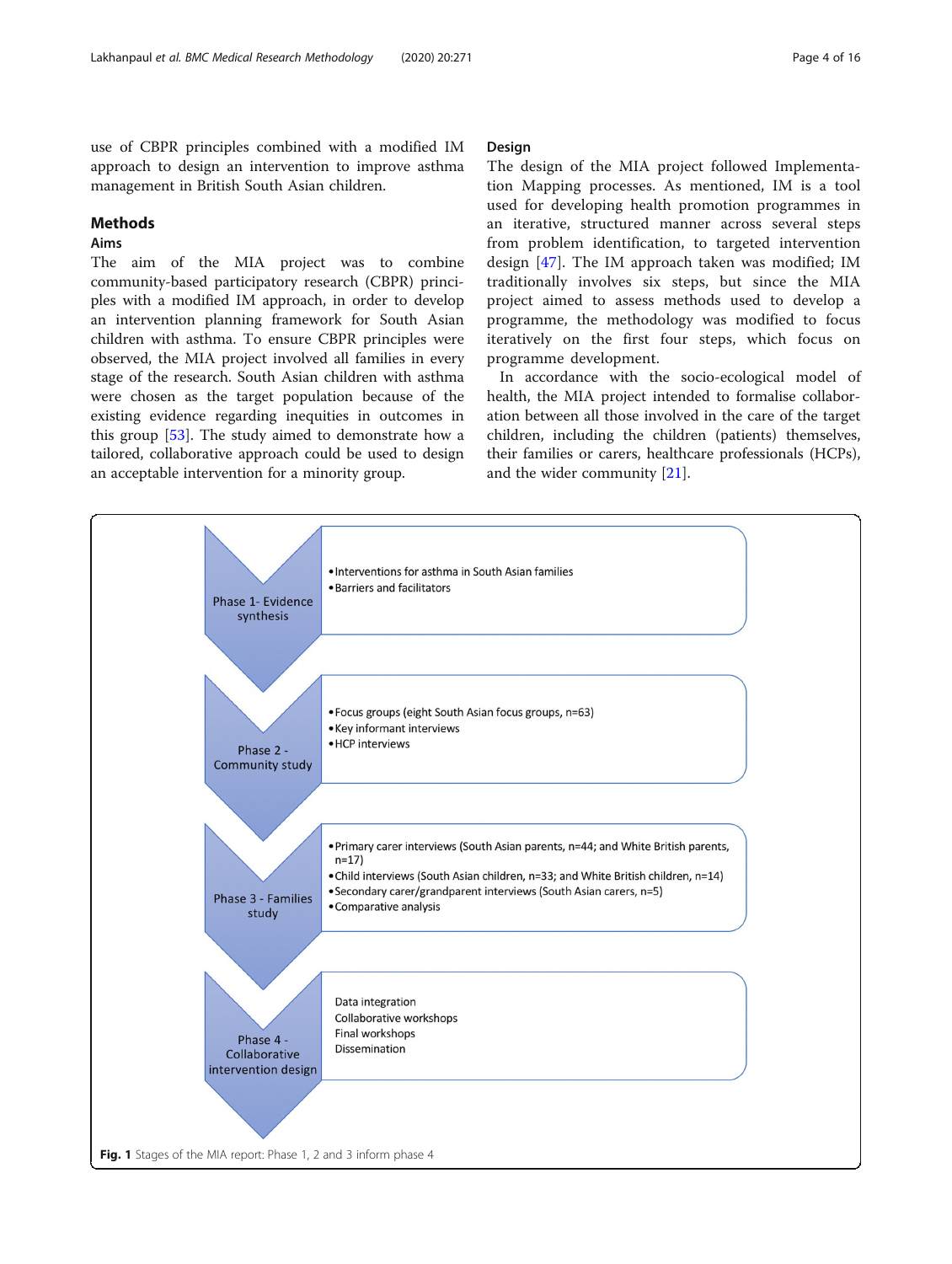The project was designed such that data gathered at each stage was used to guide the design of subsequent stages. Initially, a series of one-to-one interviews and focus groups were conducted supported by community facilitators, followed by workshops where the formative data was then presented back to the community, and health professionals. All community facilitators were bilingual members of South Asian communities who were trained as lay researchers to assist with all stages of the research. In addition, youth facilitators were given guidance on how to engage with the children and how to carry out the activities, with the research team supervising the youth facilitators. Written instructions for the activities were also supplied to the youth facilitators. The full details of each step are described in the following sections. An overview of the modified IM structure we followed is articulated in Fig. [1](#page-3-0), and an overview of the process of data gathering in terms of interviews, workshops and analysis as applied to our study is described in Fig. 2. The results section of this paper describes in detail the process of implementation of this methodological approach.

## Setting and participants

This study was undertaken in a community setting within an urban environment in Leicester, UK. Leicester is a diverse city, with 45.1% of residents identifying as White British and 35.8% identifying as South Asian in the 2011 census, with the greatest proportion within this group identifying as Asian or Asian British: Indian (28.3%) [\[54](#page-15-0)]. The 35.8% also includes those of Bangladeshi, Pakistani and other Asian descent. Interview locations were primarily in community-run 'South Asian' centres, with some interviews taking place in participants' homes. During the sampling protocol planning, the MIA team agreed to aim to interview up to a maximum of 30 primary carers and 30 children, and up to 10 secondary carers/grandparents (in order to gain perspective of family members other than the primary carer), unless data saturation was reached earlier.

Participants in the community study comprised 63 South Asian community members and 12 key informants; in-depth semi-structured interviews involved 30 South Asian families, 14 White British families and 37 HCPs treating South Asian children living with asthma; prioritisation workshops involved 145 SA, 6 White British and 37 HCP participants; 30 participants in

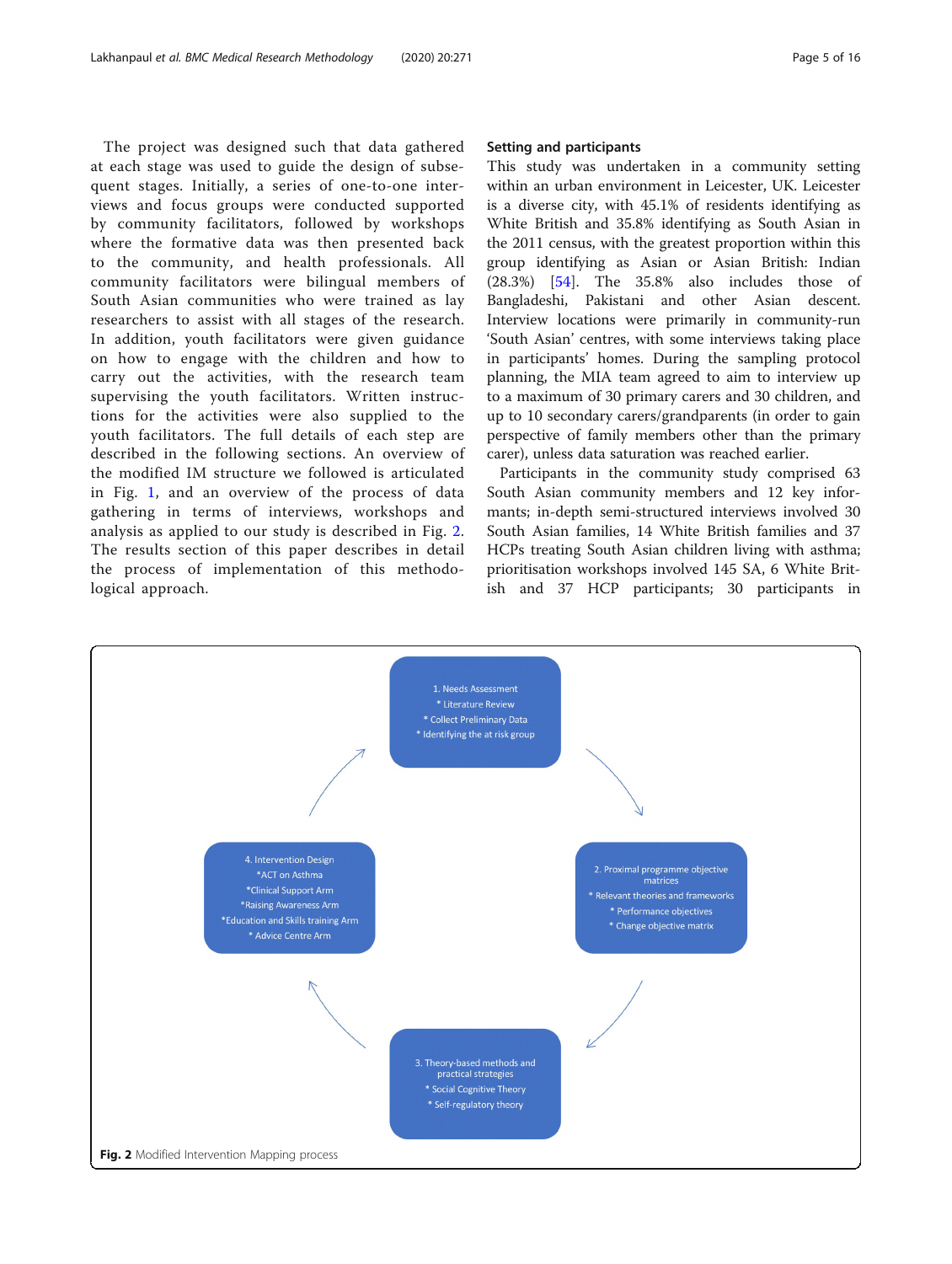finalisation workshops including 15 parents, 12 children with asthma, two HCPs, and one key informant. Several community-based organisations were actively involved in the recruitment or provision of key informants. These included a Temple (where study participants and key informants were recruited from); Muslim organisations (aided with recruitment and provided several key informants); and a Mosque (provided a key informant). A number of other local community centres were used for events and workshops as well as providing key informants.

Recruitment utilised a mixture of snowballing and purposive sampling, and varied by group. Snowballing permitted existing participants to recruit people they know to be in the study, and those new participants then to recruit people they know to be in the study, and so forth [[55](#page-15-0)]. Focus group participants were recruited via snowballing, and also in response to posters, and through community facilitators. Family interviewees were recruited through snowballing, letters or direct approaches via GP/clinic or the research team, and community facilitators. The research team and community facilitators recruited key informants directly. HCPs were recruited through invitation letters, direct approach and snowballing. A number of participants who originally consented to do so did not ultimately participate; in the community study, 12 out of 75 participants did not attend the focus groups, 8 out of 38 recruited South Asian families were not interviewed. Some participants may have been known to the research team in a professional context prior to study commencement, e.g. through clinical encounters or as colleagues in the case of the HCPs. All participants involved in the early stages were invited again to participate in later phases, regardless of whether they were recruited before Phase 2 or Phase 3.

Attendance at interviews or focus groups were limited to interviewers, participants and, at times, community facilitators or other family members. The majority of interviews and focus groups were conducted/led by DB, who at the time was a Specialist Registrar in Paediatrics and Clinical Research Fellow. Participants were aware of the aims of the project and hence the aims of the research team, whose motivation for the project came through professional exposure and knowledge of existing evidence. A range of methods were used to ensure rigour in data collection and analysis processes. These included: the use of trained peer researchers; a collaborative design; end-user involvement; use of multiple data coders; digital recording of interviews and focus groups; consistency in researcher approach; use of NVivo to analyse data; coding and interpretation cross-checking (for a full overview, see [\[56](#page-15-0)]). The COREQ checklist for this paper is available as Additional file [1](#page-13-0). Further details regarding eligibility and

recruitment methods are available in previously published works [[9,](#page-14-0) [56](#page-15-0), [57](#page-15-0)].

#### Data collection

At Phase 2, key informant interviews and community focus groups were recorded, with the direct transcription of English interviews and subsequent translation and transcription of interviews in other languages. The community focus groups discussions took place in both English and the appropriate language (Urdu or Guajarati), and for interviews with families and key informants, interviewees were offered their choice of language (English, Urdu and Gujarati). The interviews or focus groups undertaken in Urdu or Gujarati were translated into English by the community facilitators, and subsequently transcribed, and checked by bilingual members of the steering group and research team. The MIA team applied a thorough team cross-checking (with community facilitators and community representatives present) to receive feedback on the quality of the coding process, where a discussion was conducted until a consensus was reached in cases of ambiguity. For example, the research team had several meetings to discuss key issues emerging. The team then agreed on the list of issues for ranking, for example, from our analysis. At Phase 3, interviews were digitally recorded and transcribed; the resultant data were coded by one coder except when analysing differences between subgroups, where a second independent coder was used (e.g. South Asian vs White British). At Phase 4, data sheets were used, allowing participants to engage in ranking exercises. Interview questions not previously published elsewhere are available in Additional file [2](#page-13-0). Interview questions and topic guides for children interviewed in Phase 3, and for the prioritisation workshops, are available elsewhere [\[57](#page-15-0), [58\]](#page-15-0).

The duration of interviews and workshops varied especially in the case of children, where the interview was conducted at the pace of the child. The thematic analysis took place using NVivo and the analytic process for the South Asian dataset opted an open coding process using the resultant framework, followed by the development of emergent themes and the clustering of themes in an interpretive process  $([59]$  $([59]$ ; see [[56\]](#page-15-0) for further description of processes observed). Participants did not review transcripts. To avoid undue influence from the existing South Asian interview coding, the White British interviews followed an independent process of open coding by a second analyst. The basic codes were then elaborated into a framework of thematic categories within NVivo; during this process, a small number of new nodes were added, for example, smoking during pregnancy and out-of-date medicine, although some nodes were applicable to South Asian data only (e.g. taking a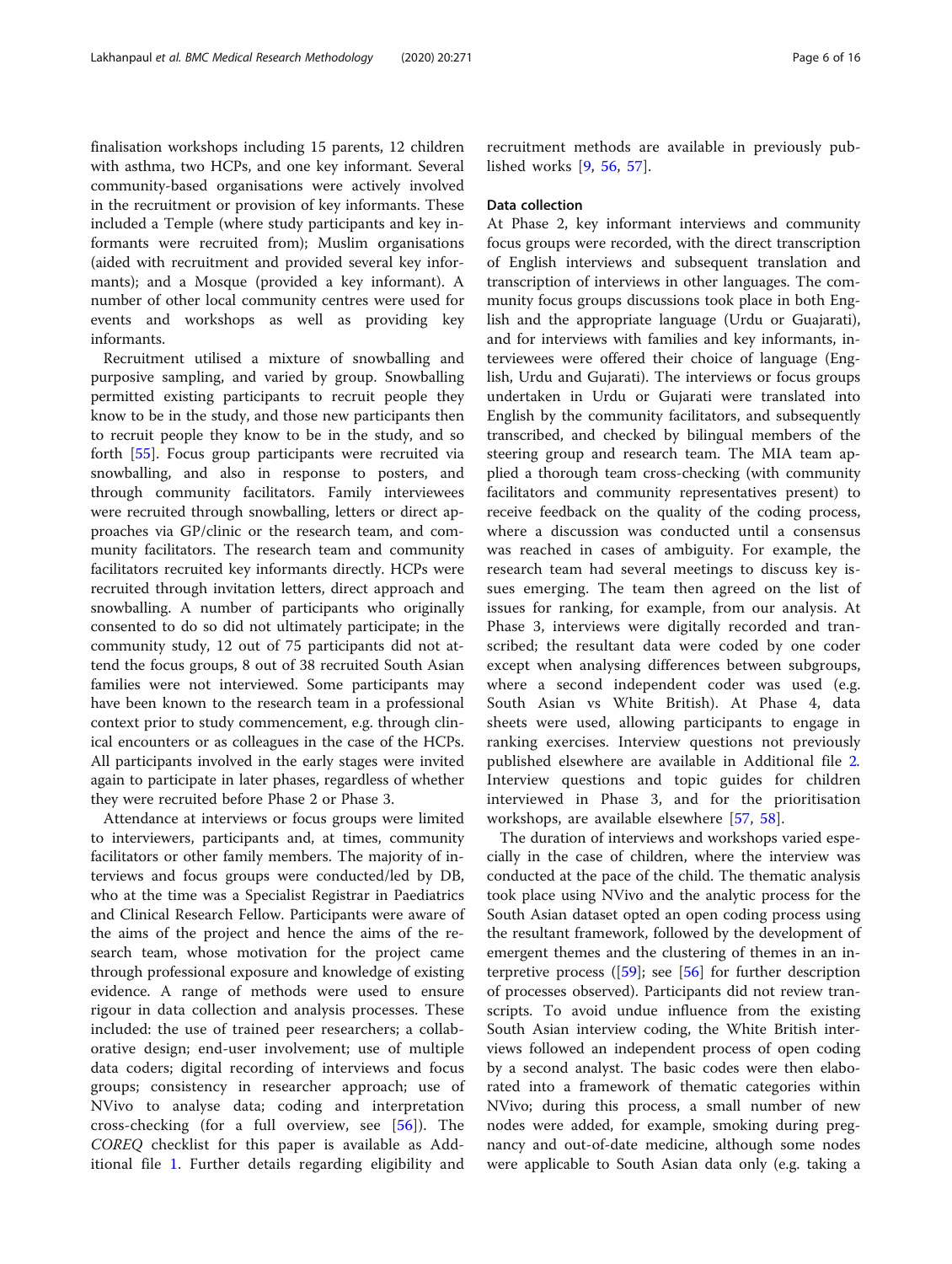child abroad). Subsequently, the generic codes that were applicable to both populations (e.g. decisions about taking medication) were inspected by both analysts to ensure consistency of meaning and validity of the thematic analytic process for both South Asian and White British datasets.

#### Patient and public involvement

Developing the project together with community members to identify key issues is a powerful tool to enhance participation and enthusiasm and mobilise the community to improve an intervention's effectiveness [[25](#page-14-0)]. The original idea for the MIA project arose due to parental and community concerns about asthma management in SA population, alongside conversations with clinical leads. Therefore, the principles of CBPR (community-led identification of the issue in question) were applied. We were privileged to share the development process with the parent representatives and community facilitators (research partners of MIA). Two South Asian parents of children with asthma were involved at all stages of the research. One parent in the advisory group also participated in study recruitment, development of data collection tools and in the running of the children's workshops. The parent representatives and community facilitators were integral to key stages of research, including identification of research questions, strategies to optimise recruitment, development of the intervention, interpreting and disseminating findings. They were trained by professional researchers in research methods and specialist knowledge of asthma and hence were a key part of the research team throughout the project. We viewed the partnership approach as essential in minimising the traditional power imbalance between re-searchers and the community being researched [[60\]](#page-15-0).

## Results

The phases of the project were as follows: 1) Systematic Evidence Synthesis, 2) Community study, 3) Families and healthcare professionals' study, 4) Development of potential collaborative intervention strategies. These four phases describe the process of methodological tailoring and adjustment utilised to produce the final intervention.

## Phase 1 – systematic evidence synthesis

Phase 1 of the IM process facilitated the formation of collaborative partnerships with community members, key informants and stakeholders. We conducted a systematic review and evidence synthesis of barriers and facilitators to the management of asthma in South Asian children [[61\]](#page-15-0). This review identified that no study had been published exploring knowledge of asthma amongst South Asian families living in the UK, although inadequate knowledge was evident in other countries. The study identified, in particular, barriers to asthma management, including lack of knowledge, communication difficulties, and non-adherence to treatment – there was less evidence regarding factors that facilitated successful asthma management in this group. These findings, alongside contributions from the project advisory group, were used to develop topic guides for a focus group study and schedules for individual interviews with key informants, healthcare professionals, parents/carers and children [[62\]](#page-15-0). As part of this process, community members' roles were developed, and the project aims were introduced.

#### Phase 2 – community study

In accordance with IM practices, our needs assessment incorporated multiple perspectives (community knowledge, key informants' knowledge, attitudes and perceptions, children's experiences, healthcare professionals' knowledge and experiences, and existing research) to gather evidence on the health problem in question, and to identify potential barriers and facilitators using a multilevel ecological approach.

The community study consisted of 8 focus groups with 63 members of local South Asian communities and one to one semi-structured interviews with 12 key informants considered to be knowledgeable about local communities, such as community centre managers. This constituted the first step in engaging communities and was intended to provide context for the work with families with a child with asthma. The community study aimed to understand perceptions of asthma amongst non-health professionals, as well as to consider community-level influences such as culture, education, religion, socio-economic status on the behaviour of children with asthma, and their families. Purposive sampling was used to ensure representatives were present from the different key South Asian ethnic, linguistic and religious groups, because experiences may differ across groups. Participants were not required to have personal or familial experience of asthma but were able to provide the community perspective towards asthma, and reflected on experiences of interacting with healthcare services from a South Asian perspective (see Table [1](#page-7-0) and [\[56\]](#page-15-0)).

# Phase 3: families and healthcare professional study

In-depth, semi-structured qualitative interviews with South Asian families and health care providers were carried out in Phase 3. The aims were to identify perceptions of asthma and to explore experiences of asthma amongst children with asthma and their families, as well as to understand perceptions and experiences of asthma and its management amongst HCPs caring for children with asthma. White British families were also interviewed as a comparison. Data were elicited from 30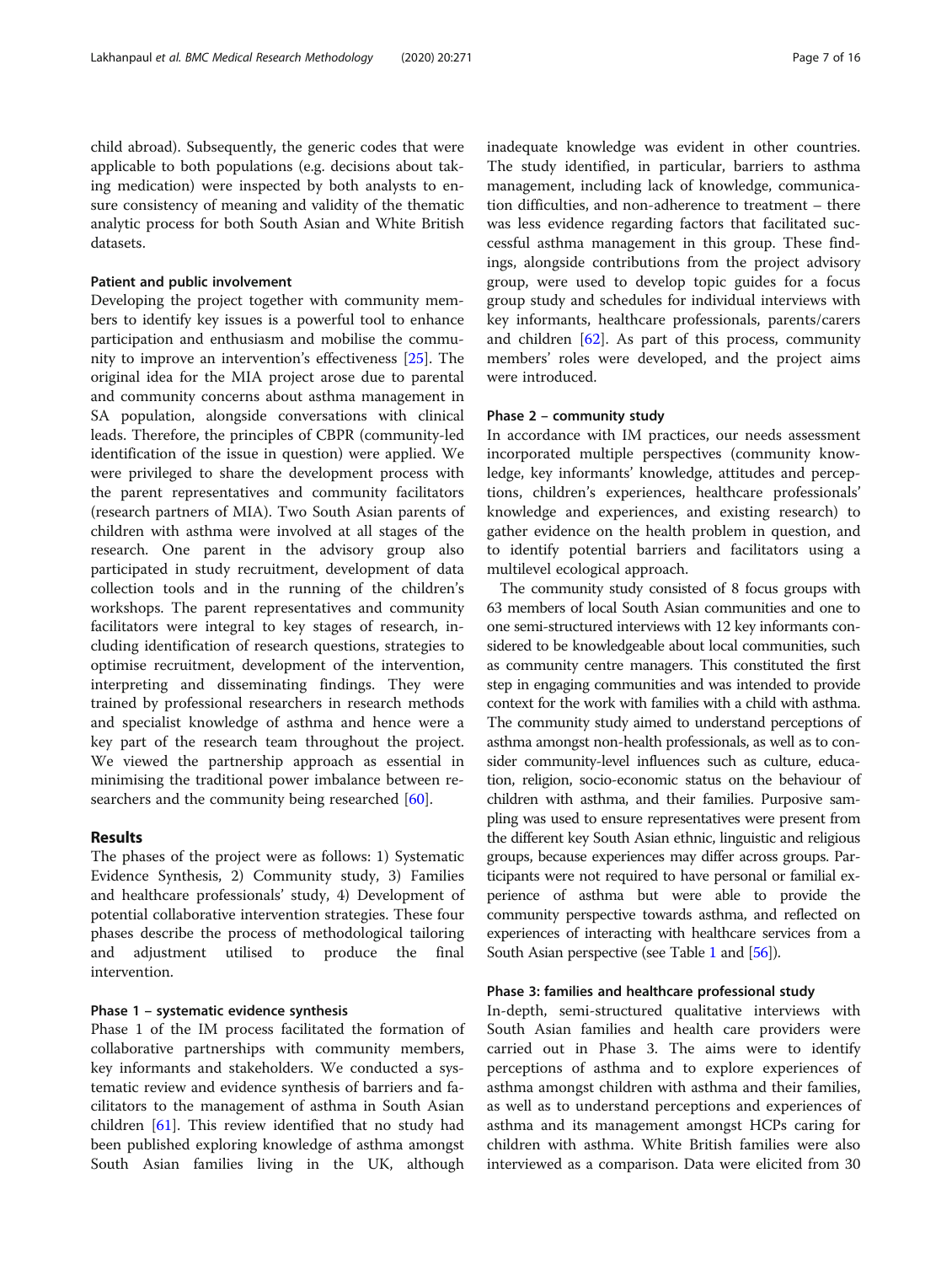| <b>Focus</b> | Ethnicity                  | Gender          |                | <b>Religions</b>        | Age range      |                |                 |                |
|--------------|----------------------------|-----------------|----------------|-------------------------|----------------|----------------|-----------------|----------------|
| group        |                            | Female          | Male           |                         | 18-34 years    | 35-54 years    | $\geq$ 55 years | Did not answer |
|              | Indian Punjabi             | $\overline{2}$  | 4              | Sikh, $n = 6$           | $\mathbf{0}$   | 3              | 3               | 0              |
| 2            | Indian Punjabi             | 6               | $\overline{4}$ | Sikh, $n = 4$           | 5              | $\overline{2}$ | 2               |                |
|              |                            |                 |                | Hindu, $n = 5$          |                |                |                 |                |
|              |                            |                 |                | Did not answer, $n = 1$ |                |                |                 |                |
| 3            | Indian Gujarati            | 8               | $\mathbf 0$    | Hindu, $n = 7$          |                | $\overline{4}$ | 3               | 0              |
|              |                            |                 |                | Muslim, $n = 1$         |                |                |                 |                |
| 4            | Indian Gujarati            | $\mathbf{0}$    | 5              | Hindu, $n = 5$          | $\mathbf{0}$   | $\overline{4}$ |                 | 0              |
| 5            | Pakistani (female group)   | 6               | $\mathbf{0}$   | Muslim, $n = 6$         |                | $\overline{2}$ |                 | $\overline{2}$ |
| 6            | Pakistani (male group)     | $\circ$         | 9              | Muslim, $n = 9$         |                | $\overline{4}$ | $\overline{2}$  | $\overline{2}$ |
| 7            | Bangladeshi (male group)   | $\mathbf{0}$    | 8              | Muslim, $n = 8$         | $\overline{2}$ | 6              | 0               | 0              |
| 8            | Bangladeshi (female group) | 11              | $\mathbf{0}$   | Muslim, $n = 11$        | $\overline{4}$ | $\overline{4}$ | 2               |                |
| Totals       | Eight groups               | 63 participants |                |                         | 14             | 29             | 14              | 6              |

<span id="page-7-0"></span>Table 1 Demographics of the community focus groups used in phase 2 of the MIA project

South Asian families, including parents/carers and secondary carers and 33 South Asian children who were aged between 5 and 12 years (see Table 2), and 14 White British families and 14 White British children who were aged between 5 and 11 years old  $[9, 57]$  $[9, 57]$  $[9, 57]$  $[9, 57]$ . In terms of asthma treatment, seven South Asian children were at British Thoracic Society (BTS) Level 1, 17 at Level 2, six at Level 3, three at Level 4 and none at Level 5. Fourteen White British children comprised three who were at BTS Level 1, eight at Level 2, three at Level 3, and none at Levels 4/5. BTS levels are stepwise management of asthma recommended by BTS/SIGN [[7\]](#page-14-0). South Asian and White British children provided a proportionally good representation of asthma severity in the UK. Interviews were conducted with 37 healthcare professionals who had clinical or social responsibility for South Asian children with asthma (see Table 3). Validation was ensured by checking back with the clinicians that their messages had been accurately represented and heard.

# Phase 4: development of potential collaborative intervention strategies (sections A-D) Section A: key themes

Data were integrated from the previous phases by the research team to inductively elicit key factors that could be tackled to improve asthma management at the patient

Table 2 Demographic of South Asian and White British families

|         | South Asian | <b>White British</b> |  |  |
|---------|-------------|----------------------|--|--|
| Mothers | 29          | 13                   |  |  |
| Fathers | 15          | 4                    |  |  |
| Carers  | 5           |                      |  |  |
| Boys    | 20          | 8                    |  |  |
| Girls   | 13          | 6                    |  |  |

and their families/caregivers, provider, and health-care system levels. Data were integrated until no new themes were emerging from subsequent interviews or data collection, nor did they in fact emerge at the community workshops. Eleven key themes were identified, comprising: getting a diagnosis, understanding of asthma, appropriate information supply on asthma, day to day management of asthma, care quality, types of asthma services, the usability of asthma services, communication with nurses and doctors, asthma medicines, experiences at school, and community awareness.

# Section B: prioritisation workshops

The key elicited themes were presented to participants at four workshops: three with laypersons (two for South Asian families, one for White British families) and one with healthcare professionals, to discuss key issues in managing childhood asthma and to prioritise and

|  |  |  |  |  |  | Table 3 Number and type of Health professionals interviewed |  |
|--|--|--|--|--|--|-------------------------------------------------------------|--|
|--|--|--|--|--|--|-------------------------------------------------------------|--|

| Type of Health professional (n)   | Number of (n) |  |  |
|-----------------------------------|---------------|--|--|
| GPs                               | 5             |  |  |
| Health visitor                    |               |  |  |
| Paediatric Consultants/Registrars | 6             |  |  |
| Foundation Year 1 doctor          |               |  |  |
| Inclusion manager                 |               |  |  |
| Practice manager                  | 1             |  |  |
| Community/School Nurses           | 16            |  |  |
| Community Pharmacists             | 3             |  |  |
| Research assistant                | 1             |  |  |
| Senior hospital play specialist   |               |  |  |
| Clinical operational lead         |               |  |  |
| <b>Total</b>                      | 37            |  |  |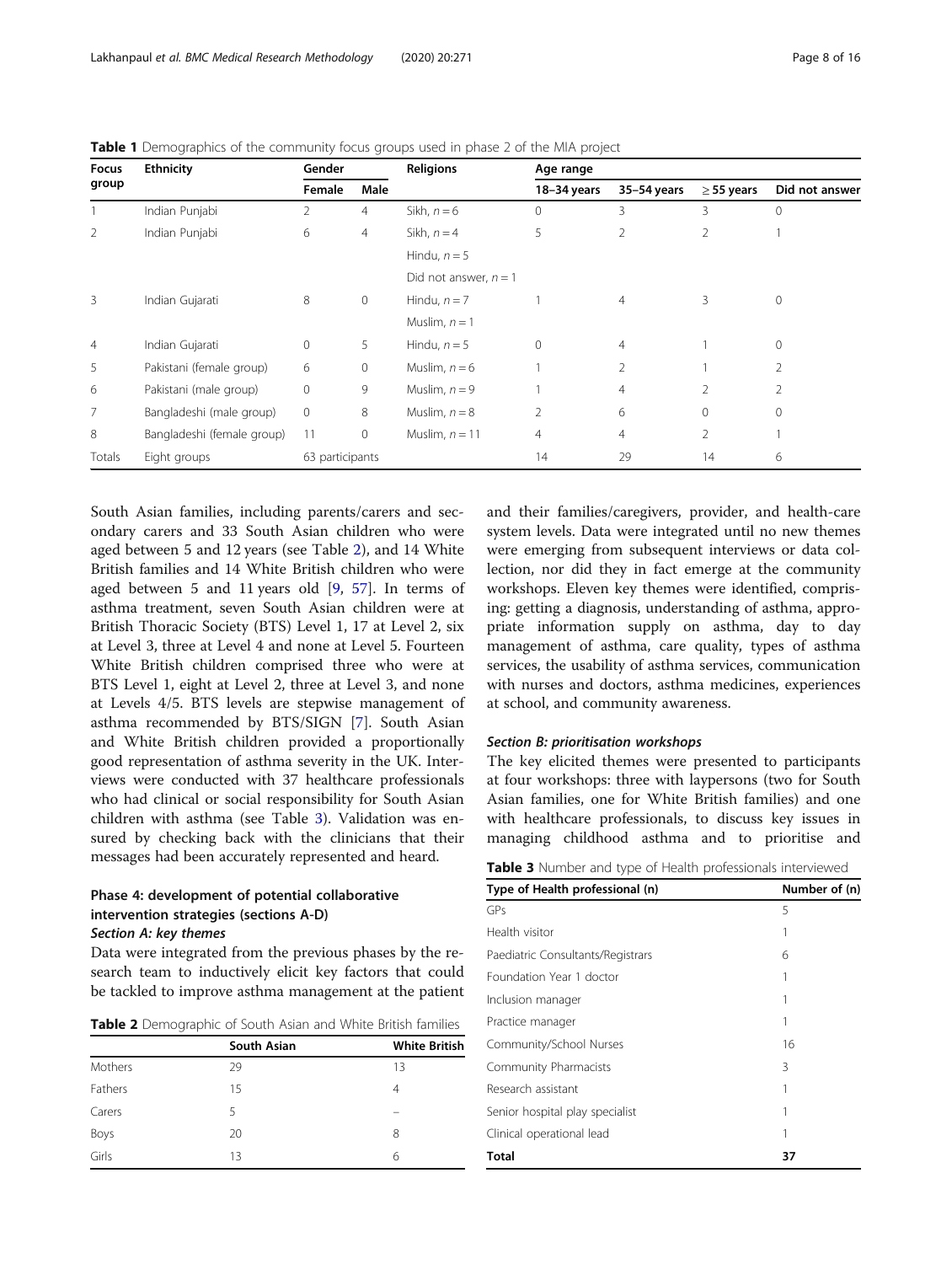achieve consensus on which theme to prioritise when developing the subsequent intervention. One hundred and forty-five South Asian participants (from different cultural and religious communities) and 6 White British participants were involved in the prioritisation workshops.

Different prioritisation methods identified below were used for each group (adults, children, and healthcare professionals) to ensure that everyone was given a voice and all opinions were heard.

## Adult groups

Modified Nominal Group Technique (NGT) [[63\]](#page-15-0), enabling minority opinions to be heard, aimed to ensure that no opinions were dismissed. To further minimise this risk, discussion and revision elements of NGT used individual voting rather than table consensus. The methods used to ensure appropriate cooperation and prioritisation in the workshops are detailed in Table 4.

## Children's groups

For children, methods which were mindful of age variation, understanding and ability were used [[65](#page-15-0)]. We used discursive workshops and visual methods rather than didactic techniques. Children prioritised key themes via diamond ranking, known to be successful with children [[65](#page-15-0)–[67](#page-15-0)] since it allows equal positioning of some items, making ranking easier for child completion [\[68\]](#page-15-0). Given participants' different ages and abilities, older children were able to choose between a linear ranking or a modified diamond ranking, and younger children used a modified diamond ranking. Children were also able to use a Budget Pie ranking technique, whereby each child could distribute a virtual wallet of £300 across different priorities [\[69\]](#page-15-0). The results of these ranking techniques were combined using the Borda approach [[64\]](#page-15-0).

#### Healthcare professional groups

E-workshops were used for healthcare professionals to maximise participation, with a questionnaire link sent by email to all 37 participating healthcare professionals.

**Table 4** Modified Nominal Group Technique

• Small group discussions followed and focussed on the need for an intervention to be developed for each key theme

- themes, again using a linear ranking, and were given the opportunity to explain their reasoning
- Data from the workshops were tabulated with a Borda approach [\[64\]](#page-15-0) used to calculate overall priorities

Participants ranked the 11 themes using linear ranking, and were then given the opportunity to explain their reasoning. Once again, the Borda approach was used to combine ranking data [\[64](#page-15-0)].

Ultimately, the theme selected for further exploration, which was consistently ranked highly by families, was 'getting a diagnosis', and this theme was focused on for the subsequent intervention development phase (see Table [5\)](#page-9-0). This diagnosis domain includes consideration of barriers to timely diagnosis and the need for accessible information about the diagnosis for families with asthma.

## Section C: intervention development

The research team received specialist training from IM expert, Kay Bartholomew [[47\]](#page-15-0). The proposed intervention was discussed in meetings of research team members, the research advisory panel, community facilitators and additional external advisors. The advisory panel represented the following professional areas: paediatrics, public health, general practice, commissioners and children's services (including service managers, school nurses and paediatricians). South Asian parents of children with asthma were represented. During these meetings, a formulation-based approach was adopted [\[70](#page-15-0)]. The prioritised objective was matched, via psychosocial theories, to an evidence-based intervention [[71\]](#page-15-0). During this phase, a scoping review was conducted to find previously tested interventions for asthma in children; a total of 408 interventions were identified, with four focusing on South Asian children. The scoping review considered how, and by whom, interventions were developed and where they were tested, and whether they were successful. At this stage, interview and focus group data from the previous phases were incorporated, to ensure that the intervention would be culturally acceptable.

In line with IM methodology [\[47](#page-15-0)], the theme of 'getting a diagnosis' was used in order to identify performance objectives and change objectives that would facilitate an improved diagnosis process for asthma. Members of the research team convened to consider what behaviours should be encouraged to achieve the overall desired outcome of the programme (performance objectives), by firstly considering the target group, their current behaviour, and what behaviours would be more helpful to achieve the overall desired outcome. Alongside this, determinants of behaviour were identified (e.g. lack of understanding of symptoms due to a communication barrier). They then considered the changes that should be made to achieve the overall desired outcome of the programme (change objectives). The needs assessment had highlighted that areas of focus should include knowledge and skills, self-efficacy, individual perceptions of risk, and expectations of the outcome. Therefore, the

<sup>•</sup> Findings were presented orally with hard copies available at each table

<sup>•</sup> Participants were grouped according to language requirements, with community facilitators providing translations where required

<sup>•</sup> Ranking datasheets were used for a linear ranking of the key themes that were presented

<sup>•</sup> Following the discussion, participants were asked to re-rank the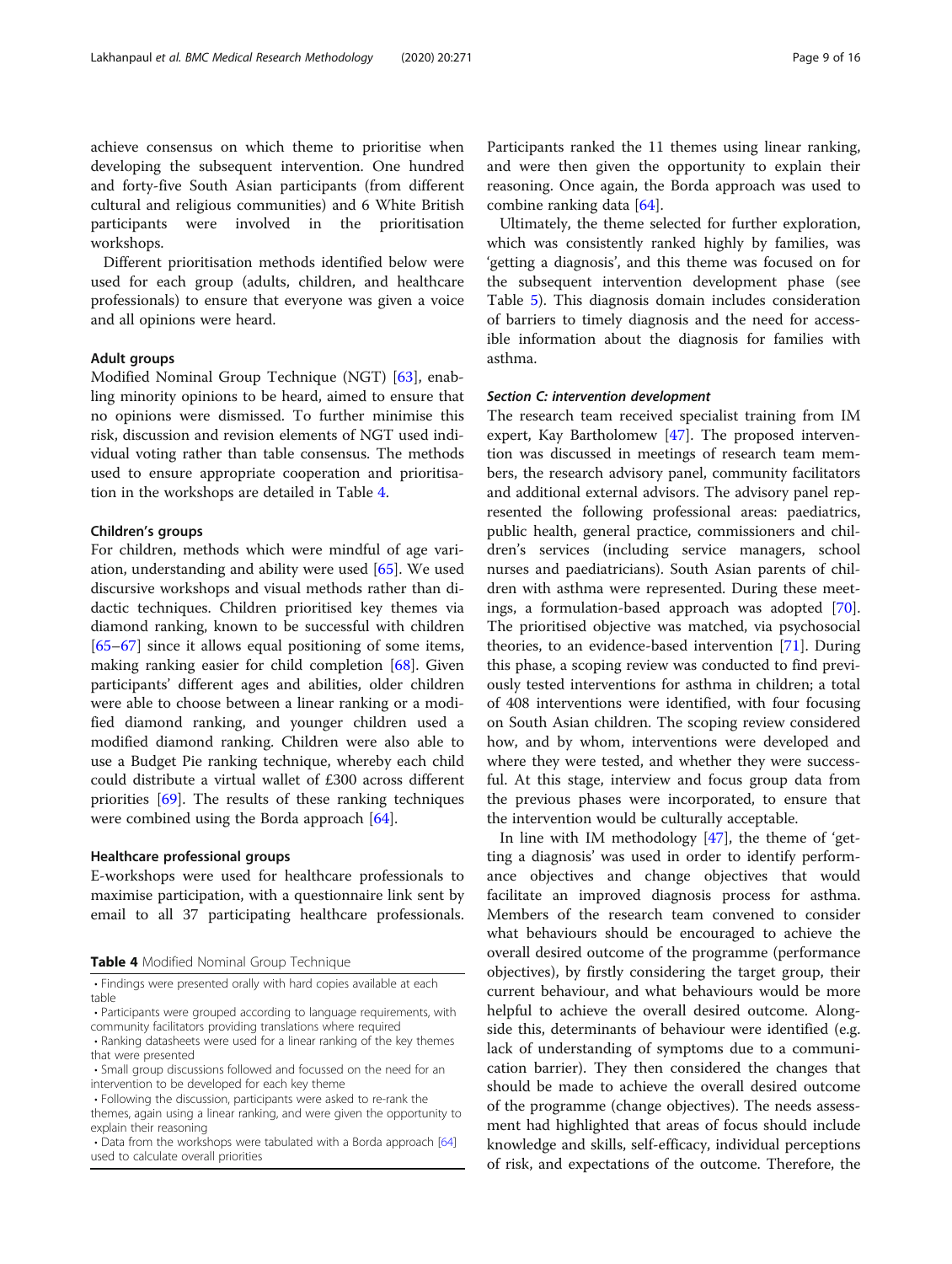| South Asian community rankings<br>$(n = 62)$              | South Asian parents of children with<br>asthma rankings ( $n = 22$ ) | White British parents of children with<br>asthma rankings $(n = 2)$ |  |  |
|-----------------------------------------------------------|----------------------------------------------------------------------|---------------------------------------------------------------------|--|--|
| Getting a diagnosis                                       | Getting a diagnosis                                                  | What to do day to day                                               |  |  |
| Understanding what asthma is                              | Not all doctors and nurses treating asthma<br>well enough            | Getting a diagnosis                                                 |  |  |
| Types of services available for asthma                    | Types of services available for asthma                               | Medicines for asthma                                                |  |  |
| Being able to talk to doctors and nurses                  | Being able to talk to doctors and nurses                             | Information and support for families                                |  |  |
| Not all doctors and nurses treating<br>asthma well enough | Understanding what asthma is                                         | School and my child's asthma                                        |  |  |
| Medicines for asthma                                      | Medicines for asthma                                                 | Understanding what asthma is                                        |  |  |
| Having suitable information on<br>asthma                  | What to do day to day                                                | Not all doctors and nurses treating asthma<br>well enough           |  |  |
| School and my child's asthma                              | Having suitable information on asthma                                | Knowing about and using services for<br>asthma                      |  |  |
| What to do day to day                                     | School and my child's asthma                                         | Raising awareness and understanding<br>about asthma                 |  |  |
| Community awareness of asthma                             | Being able to use the services                                       | Knowing what to do in an emergency                                  |  |  |
| Being able to use the services                            | Community awareness of asthma                                        |                                                                     |  |  |

#### <span id="page-9-0"></span>Table 5 Modified Nominal Group Technique

Self-Regulation Theory [[72](#page-15-0)] and Social Cognitive Theory [[73\]](#page-15-0) were observed when creating the change objectives. Self-Regulation Theory constructs an individual as an active agent who responds cognitively and emotionally to health threats, in so doing appraising health status and utilising coping strategies to address them. Similarly, the Social Cognitive Theory appreciates that learning occurs in a social context with a dynamic and reciprocal interaction of the person, environment, and behaviour. The objectives and observations were then matched to practical applications (see Additional file [3](#page-13-0) for a sample matrix).

Therefore, in line with the IM process and with consideration of the findings from the scoping review, the following components were prioritised as vital for the intervention – awareness, context, and training. In this setting, awareness refers to the appropriate knowledge to live with and manage asthma; context refers to structural and personal factors that may influence outcomes; and training refers to education as well as empowerment to self-manage the condition. The different components were designed to target multiple aspects of the socioecological model.

The intervention was therefore named the 'ACT (Awareness, Context (cultural and organisational) and Training) on Asthma' programme. 'ACT on Asthma' is designed to consider the wider factors that can facilitate a diagnosis of asthma, beyond simply medical investigations, including community awareness of asthma, education, accessibility and trust in medical services. The intervention was envisaged as a management pathway for asthma targeting each of these factors across three arms, led by a central co-ordinating team. The three arms at this stage comprised one arm targeted to raise awareness of asthma, both amongst communities and HCPs; one arm focusing on clinical support; and one arm focusing on education and training, again targeting both communities and HCPs (Fig. [3\)](#page-10-0). The co-ordinating team was to provide the necessary oversight and integration required.

The elements of the intervention are designed to target both individual and systemic barriers that patients and HCPs may face, with training and education both of patients, their families/caregivers and of HCPs. The development of the programme adhered to participatory research principles, aiming to break down traditional power imbalances between researchers and the researched by using a bottom-up process of information gathering and intervention design, with consideration of socio-ecological factors.

### Section D: intervention finalisation

The research team incorporated all the recommendations generated previously into the intervention plan. At this point, the intervention was carefully reviewed, discussed and refined. The draft intervention was taken for further refinement and finalisation to a combined professional and layperson workshop.

Thirty individuals took part in the finalisation workshops. These were 15 parents or carers of children with asthma, 12 children with asthma, two HCPs, and one key informant. In groups, they discussed one aspect of the intervention, their likelihood of using it, how they might improve it and any problems they predicted in its implementation. The finalisation process led to the addition of a fourth arm to the model, an 'advice centre'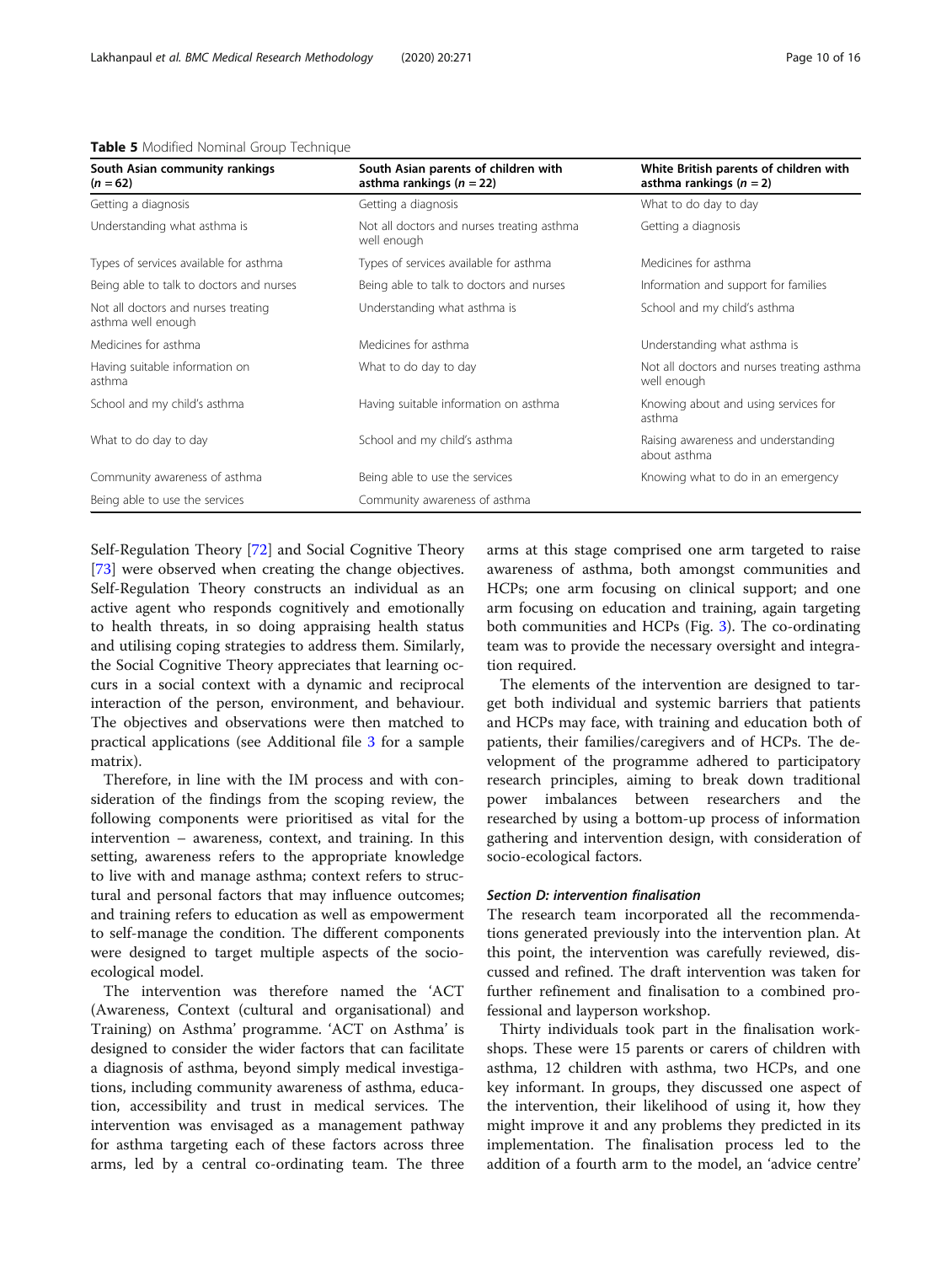<span id="page-10-0"></span>

arm. The advice centre was envisaged as a hub which could act as a point of contact for patients and their families/caregivers when questions arose and could also host events where families could meet one another and share experiences (Fig. 3).

The modified IM approach was utilised to engage researchers, healthcare professionals and communities in the development of an intervention to address issues pertinent to asthma management for South Asian children and their families. The iterative process of intervention therefore produced a final four-armed 'ACT on Asthma' programme, with the four arms encompassing awareness, clinical support, training and education, and advice (Fig. 3). All arms would be co-ordinated by the central team.

The collaborative approach used involved multiple stakeholders in both the development and refinement of the intervention. Formative research methods were used to assess the needs of the population and the cultural context in which it must be delivered. We utilised two key principles throughout the development of the intervention; community-based participatory research principles and IM procedures. Using the community based

participatory research approach, we were able to work closely with stakeholders and gain valuable sources of knowledge to inform the intervention development. This enabled us to engage, and accommodate key stakeholders; to incorporate the lived experiences of diverse groups of people; and to work towards the priorities of patients and their families/caregivers. In line with the project design, the process was systematic and informed by theory.

Findings revealed a consistent lack of lay understandings of asthma causes, triggers, symptoms, treatments and outcomes, which conflicted with medical definitions, suggesting a need for enhanced public awareness about asthma.

# **Discussion**

The aim of the MIA project was to develop a tailored intervention-planning framework, and then to use this framework to develop a multifaceted intervention programme. This paper illustrates how communitybased participatory research principles were combined with the modified IM developmental tool to produce the 'ACT on Asthma' programme. 'ACT on Asthma'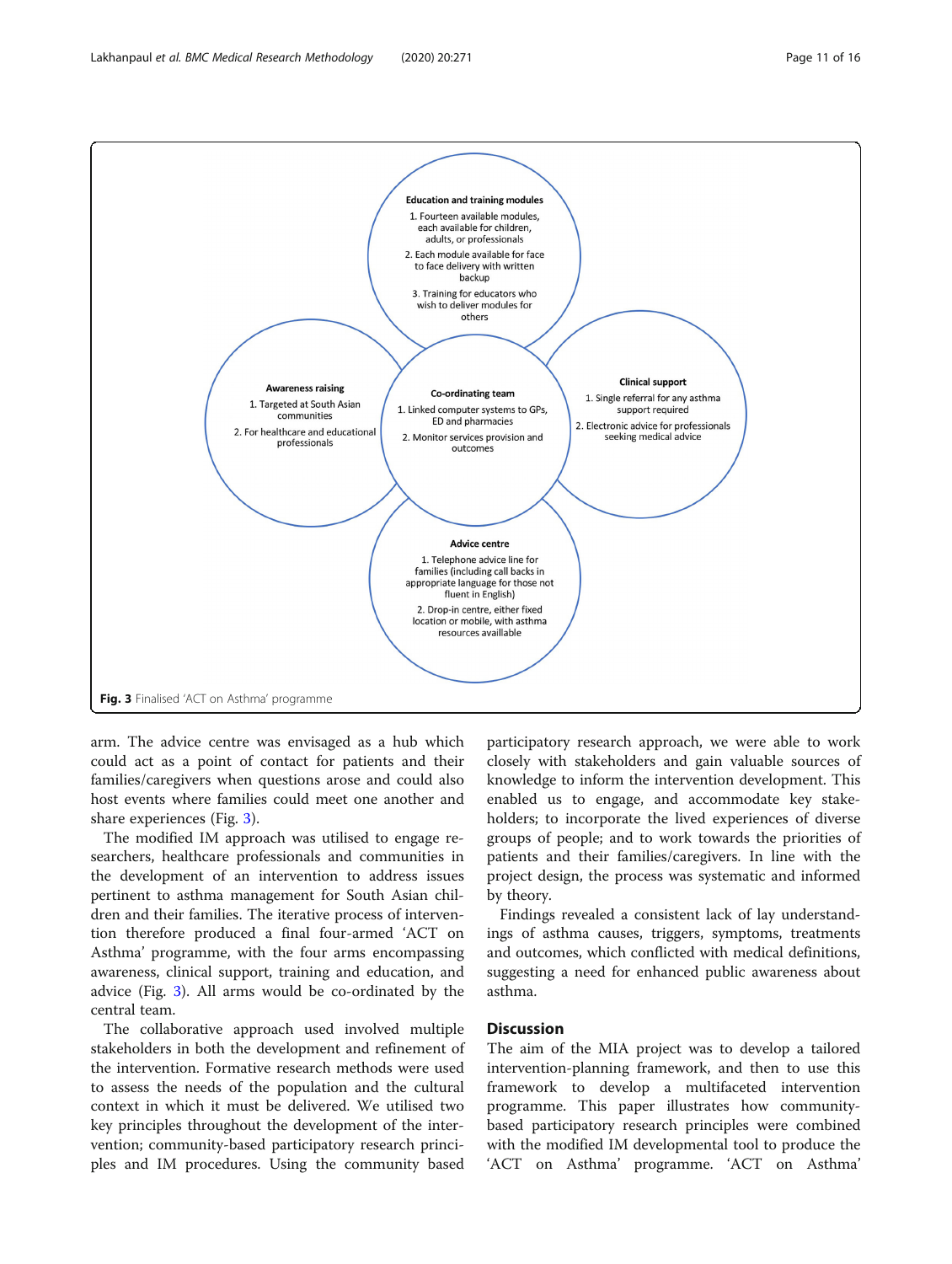identifies, and targets, factors that prevent South Asian children with asthma from being managed appropriately. We hope the process and findings from this study will be useful for service providers and commissioners, and lead to the development and implementation of further evidence-based intervention programmes [\[56\]](#page-15-0). The Global Initiative for Asthma recognises that "a person's willingness and ability to engage in self-management may vary depending on factors such as ethnicity … interventions adapted for cultural and ethnicity perspectives have been associated with improved knowledge and significant improvements in inhaler technique", and that the patient-health care partnership should be tailored to individual patients' cultural and educational backgrounds, beliefs and desire for autonomy. We believe the MIA project has contributed to the existing evidence regarding the burden of asthma for South Asian children; we note the current Global Initiative for Asthma Guidelines [[6\]](#page-14-0) do not elaborate or provide a specific reference in the text to South Asians. This study process provides information on the barriers and challenges they face and information on how to collaborate effectively with the SA population in regard to asthma management, and the practical process of co-developing interventions for asthma that are culturally acceptable.

The project was able to encompass the perspectives of communities, families, key opinion-formers, and health care professionals to attempt to ensure a rounded and comprehensive consideration of barriers and facilitators to asthma management and the development of proposed interventions. This ensured that a bottom-up approach to intervention development, placing the concerns and issues of families at its centre, and was also able to include professional and organisational perspectives. The term 'South Asian' refers to a heterogeneous group, and so this study aimed to include individuals across the main communities within this grouping, namely Indian, Bangladeshi and Pakistani. There were a high number of participants from 'seldom heard' groups, across several languages and religious/cultural backgrounds. The health priorities of South Asian community members have previously been demonstrated to differ from the priorities of HCPs, so incorporation of diverse views is highly important [\[58](#page-15-0)]. The use of community facilitators was also vital to conduct a culturally sensitive research project. As such, they were crucial members facilitating collaboration between PPI participants and the professional researchers, providing assistance with recruitment and acting as cultural mediators with the research team [\[74](#page-15-0)]. We acknowledge that the SA population is 'heterogenous' in origin and diverse in cultural specifics, but in the UK setting, there remains a degree of commonality of interest and experience, distinct from the 'majority' White British population in

the UK, which serves to justify this conjoint approach within the group 'South Asians' [[75\]](#page-15-0). We aimed for our intervention to be more culturally acceptable than current interventions/programmes which are designed and implemented with greater input from White British patients than from minority groups.

Practical challenges were tackled by using venues which served as hubs for the South Asian community, and by interviewing in participants' homes and languages where necessary. Community venues were easily reached via public transport, and participants with particular needs were ordered taxis. Workshops were held at a time suitable to the participants, most frequently weekends or evenings, with financial recompense for transport costs. To help facilitate interviews with families, on-site crèche facilities were provided, alongside refreshments accommodating diverse dietary requirements according to religious and cultural beliefs. Moreover, low-value vouchers for local shops were provided for workshop participants and youth facilitators to thank them for their participation, and an on-site crèche was for provided for those who chose to use the facility.

A mixed-methods study evaluating relationships between community members and researchers in a community-based participatory research project reported that an important promoter of success occurs when partners feel strong motivation towards each other and the health topic in question [[76\]](#page-15-0). The partners in the MIA project were particularly dedicated because of knowledge of the disparity in outcomes amongst this patient group. However, in the same study, self-rated perceptions of success also fell over time as problems were encountered [\[76](#page-15-0)]. This highlights the importance of maintaining energy and communication throughout a project. The study in question aimed to foster more formal academic relationships between researchers and the community through teaching in academic methods while preserving their non-academic knowledge that is highly valuable for the research team. In this study, this occurred with mutual learning through conversation between parent representatives and community facilitators and researchers, and if expanded could be a route that could encourage long-term sustainable relationships and be useful for programme implementation. Developing an equal partnership is particularly beneficial for the cocreation of knowledge that brings about lasting local change.

Going forward, implementation science research has a key role in developing health disparity research, or areas where outcomes for minority groups, as for South Asians in the UK with asthma, are worse than for majority groups [[13\]](#page-14-0). For example, Chinman et al. have argued that most disparity research currently focuses on detecting disparities, rather than exploring the underlying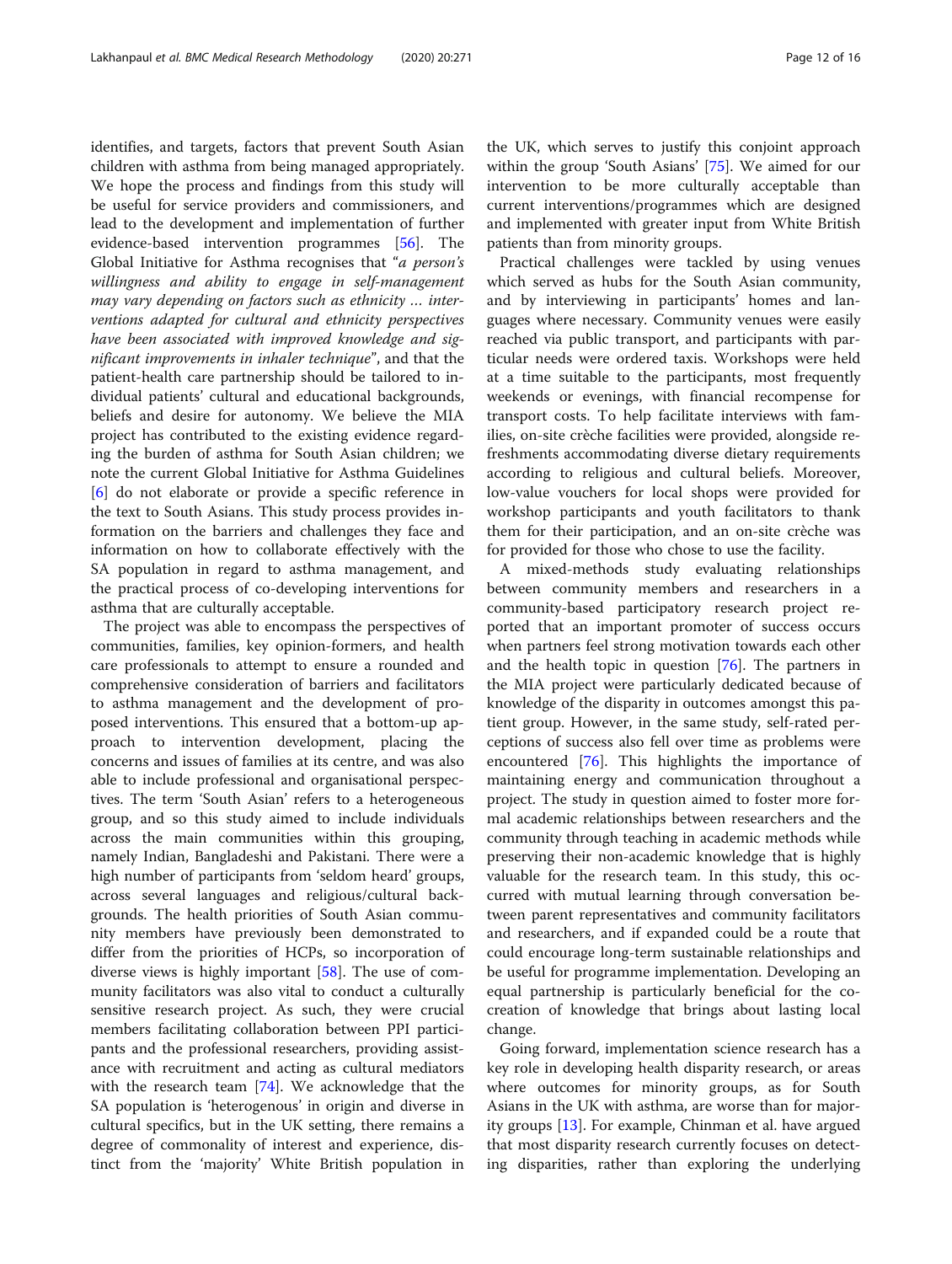mechanisms that may explain them or developing interventions to combat them [[77\]](#page-15-0). They argue that, for example, frameworks such as the Consolidated Framework for Intervention Research may be useful in developing the focus of studies of the mechanisms of disparities because they focus on systemic factors beyond the patient, their families/caregivers and provider. A new framework proposed by Nápoles and Stewart describes a 'transcreational' framework to design and deliver interventions to reduce disparities within communities, which engages community partners from the beginning of the programme [\[78](#page-15-0)].

A major strength of IM as a tool for intervention design is that it provides both a theory and evidence-based planning process to develop tailored interventions with potential cost-offset. A systematic review has reported on significant increases in uptake of disease-prevention interventions designed using IM [[79\]](#page-15-0). However, a particular challenge when using participatory research methods, coupled with IM, is that project scope can grow, particularly when working with a previously under-researched population and when certain needs are not anticipated a priori. Also, although this study identified a number of areas of focus for South Asian children with asthma, it would have been unfeasible to tackle all areas at once, hence the selection of the 'getting a diagnosis' exemplar. IM is resource intensive as it requires lengthy analysis as well as maintenance of a high degree of community involvement over the project's lifetime. For instances, the planned study timeline was about 2 years and 5 months in total (see Additional File [4](#page-13-0)). Notably, we utilised a great deal of resources that ultimately could only be focused on one area for the South Asian population. However, a benefit of conducting this type of study was that we were fully able to appreciate the real-world feasibility of conducting intervention development in this manner. Organising a series of workshops to develop and finalise the programme was also costly in terms of hosting and reimbursing participants. It can be questioned whether the ultimate outputs are costeffective [[80\]](#page-15-0). These challenges, in conjunction with growing evidence on the benefits of tailored interventions, need to be fully appreciated when planning an IM approach. Further consideration should be given to how such a formulation-driven approach can be both rigorous in understanding barriers and levers to change, yet less resource intensive (e.g. projects with extensive health economic modelling).

There are, therefore, a number of limitations to this study. The MIA project highlights how taking a collaborative, multifaceted approach to intervention design can result in the development of a comprehensive intervention, but further research is necessary to establish whether such efforts are justified in terms of efficacy and cost-effectiveness. The MIA project was not powered or funded to test a clinical intervention, rather we aimed to offer a methodology in Asthma diagnosis and management based on a selected single issue, in the hope that it could provide a framework for intervention development in this population later on, either with the selected issue we used, or another issue. The intervention produced through this process has not yet been implemented in practice. Additionally, although we aimed to incorporate patients and families/caregivers from seldom-heard backgrounds, our sampling may not have been representative because those who are likely to engage in such research projects may have characteristics that differ from those who do not. Unlike randomised-controlled trials, selection bias is not necessarily a marker of unreliability in a participatory study; however, some limitations may have been introduced since the approach for recruitment in Phases 3 and 4 included inviting back participants from Phase 2 (participants who experienced interviews or focus group sessions positively may be more likely to accept subsequent invitations) and some participants were known to the research team in a clinical context prior to study commencement. The resultant data was coded by one coder from each population dataset (one for SA participants, one for White British), although, this was minimised via subsequent revisits by both analysts to ensure that integrity of the coding was maintained and consistent. Finally, we do not have information on the number of participants approached who declined to participate, and do not have further information on the demographics of participants beyond what is presented.

Authors felt that it was essential that our findings be disseminated back to the target population. Dissemination included local dissemination to participants through our workshops, dissemination meetings with academics, UK and international academic conferences, wider dissemination in media (e.g. BBC and independent radio, Asthma UK grant application), and use of findings for further research applications [[56](#page-15-0)]. Regarding the implementing of interventions by the community, some participants helped to direct an awareness film, which was freely available for the community and other stakeholders through the internet. Asthma UK representatives attended a number of workshops, enabling the community to directly engage and receive further information about their child's condition. Moreover, some of the community members were supported to raise awareness about asthma within their child's school. Finally, as previously cited, the MIA project resulted in academic publications [[9,](#page-14-0) [56](#page-15-0)–[58](#page-15-0), [61](#page-15-0)].

In terms of impact, a number of other studies have cited our methodological approach including studies examining paediatric autopsies within minority groups [[81,](#page-15-0) [82](#page-15-0)], participation in research amongst children in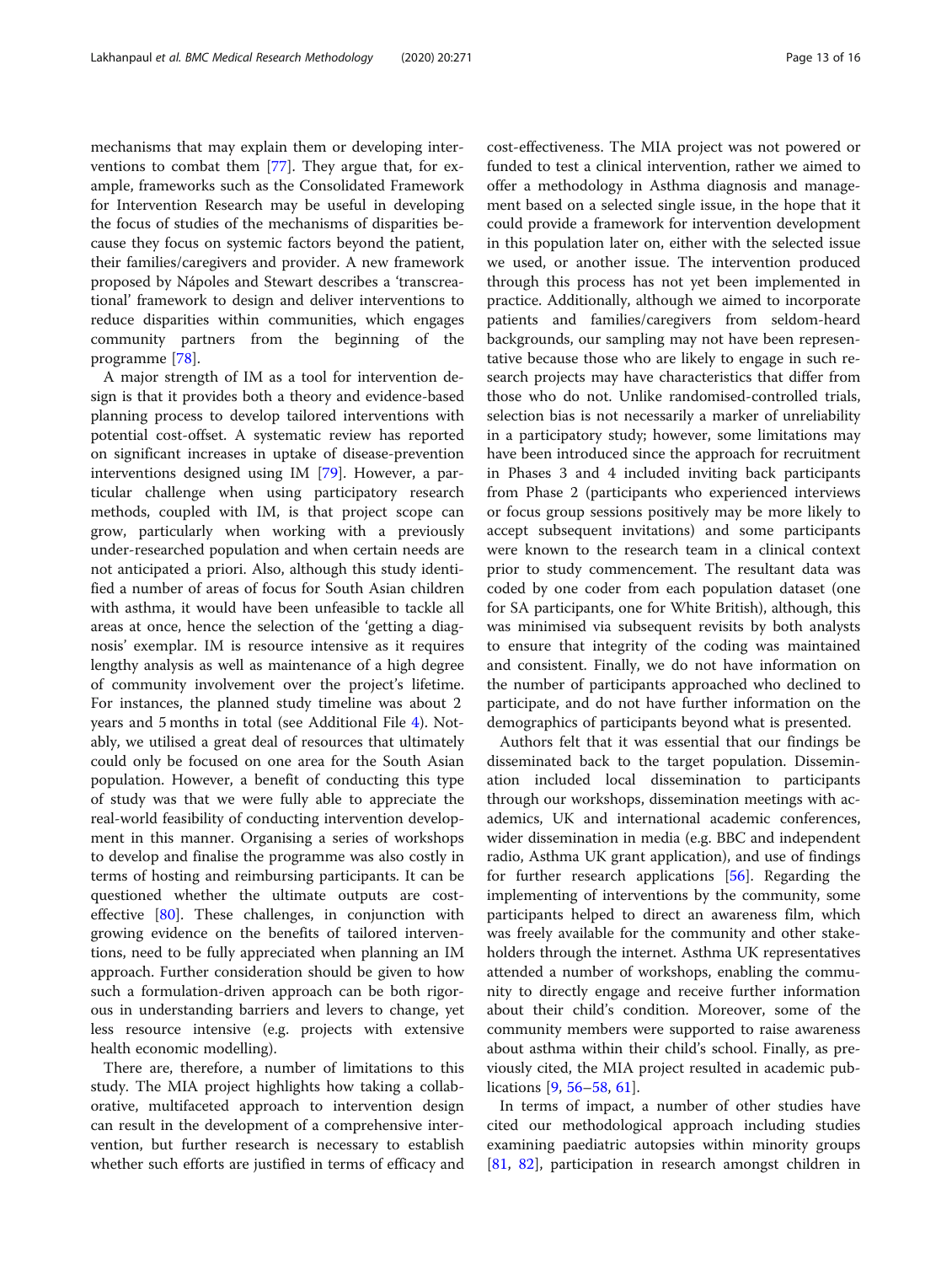<span id="page-13-0"></span>life-limiting conditions [\[83](#page-15-0)], and a US-based study on an asthma toolkit [\[84](#page-15-0)]. The approach has been cited in local meetings in London boroughs with diverse populations, and the methodology is being used in upcoming UK and India-based studies of childhood infections, pollution and nutrition [\[85](#page-15-0)–[87\]](#page-15-0). Further post-hoc analyses on this utility of this approach compared to others would be valuable, with acknowledgements of the difficulties of its application. The procedures used in the MIA project can be adapted using the principles described and applied in other settings with other South Asian and other culturally distinctive groups, with due attention to such local issues as the mix of ethnicity, language, religion and history.

## Conclusions

The strength of the MIA project comes from its rigorous engagement of South Asian children, families and communities affected by asthma, and its identification of their needs and concerns. The MIA project identified barriers in relation to individual knowledge and understanding of asthma management, inadequate education of health care professionals on the needs a minority community, and barriers relating to the way in which asthma services are provided. The subsequent intervention was developed with, and revised inductively alongside, patients, their families/caregivers, and the HCPs who manage this common condition. We recommend that this collaborative and participatory approach is considered by intervention developers and programme planners, especially when working with previously neglected patient groups, alongside rigorous and continuous evaluation of efficacy.

#### Supplementary information

Supplementary information accompanies this paper at [https://doi.org/10.](https://doi.org/10.1186/s12874-020-01148-y) [1186/s12874-020-01148-y](https://doi.org/10.1186/s12874-020-01148-y).

Additional file 1. COREQ Checklist. Consolidated criteria for reporting qualitative studies (COREQ): 32-item checklist. (PDF 113 kb)

Additional file 2. Interview Questions and Topic Guides. A document providing details of scripts and topic guides used in interviews and focus groups during the study. (DOCX 21 kb)

Additional file 3. Sample matrix of performance objectives, determinants and change objectives. Sample matrix of performance objectives, determinants and change objectives. (PDF 138 kb)

Additional file 4. Timeline for Study - Gantt Chart. Gantt chart. (PDF 94 kb)

#### Abbreviations

ACT: Awareness, Context (cultural and organisational) and Training; BBC: British Broadcasting Corporation; BTS: British Thoracic Society; CBPR: Community-Based Participatory Research; GPs: General Practitioners; HCPs: Healthcare Professionals; IM: Intervention Mapping; MIA: Management and Interventions for Asthma; NGT: Nominal Group Technique; RCTs: Randomised Controlled Trials; SA: South Asian; SIGN: Scottish Intercollegiate Guidelines Network; UK: United Kingdom; WB: White British

#### Acknowledgements

The authors would like to express their thanks to the following: All families, children, community members and healthcare professionals who participated. The community facilitators and advisory committees. Professor Jonathan Grigg who contributed to the conception and design of the study and gave advice throughout the project. External advisor, Professor Mike Thomas. Chelsea Huddlestone and Aadil Ali who were youth facilitators. Ms. Gill Perkins and Jo Wilson who assisted with the reviewing of the literature for the systematic evidence synthesis in Phase 1. Mrs. Stephanie Langan, Mrs. Elaine Huddlestone and Mrs. Liz Knight. University of Leicester, Leicester Royal Infirmary and the Children's Assessment Unit, Leicester Community Child Health Services, all participating community centres, Mosques and Gurdwaras, organisations, creches, LCEHR. Asthma UK, with particular thanks to Brigid Hall and Leanne Metcalf. The PCRN and CLRN and the Leicester Community Children's Partnership. Dr. Jo Forster. Dr. Neena Lakhani. Dr. Marian Carey. De Montfort University. Our recruitment sites.

#### Authors' contributions

ML, DB, LC, NR, NH, NJ, MM, CHW, MJ made substantial contributions to the conception and design of the study. ML was co-responsible for the overall direction of the project. ML, NR, DB, LC, NH, NJ, MM, ECA, CHW, MJ contributed to the analysis and interpretation of data. ML, DB, LC, NR, NH, LM, NJ, MM, ECA, CHW, MJ contributed to the systematic evidence synthesis. ML, DB, LC, NH, NR, NJ, MM, MaL, MJ designed and delivered the participatory workshops. ECA wrote the first draft of the report. YYB, ECA, ML led revisions of the manuscript. ML, DB, LC, NR, NH, NJ, MM, ECA, CHW, LM, MJ, MaL, YYB contributed to the drafting of the report and gave final approval of this report. All authors have agreed both to be personally accountable for the author's own contributions and to ensure that questions related to the accuracy or integrity of any part of the work, even ones in which the author was not personally involved, are appropriately investigated, resolved, and the resolution documented in the literature.

#### Funding

This project was funded by the NIHR Health Services and Delivery Research Programme (project number 09/2001/19) and was published in full in the Health Services and Delivery Research journal. Further information available at: <https://www.journalslibrary.nihr.ac.uk/programmes/hsdr/09200119/#/> The funder had no role in the design of the study or with collection, analysis, and interpretation of data or in writing the manuscript. Department of Health disclaimer: This report presents independent research commissioned by the National Institute for Health Research (NIHR). The views and opinions expressed by authors in this publication are those of the authors and do not necessarily reflect those of the NHS, the NIHR, MRC, CCF, NETSCC, the Health Services and Delivery Research programme or the Department of Health and Social Care. Logan Manikam is currently funded via an NIHR Advanced Fellowship. Monica Lakhanpaul was partly funded by the NIHR Collaboration for Leadership in Applied Health Research and Care (CLAHRC) North Thames at Bart's Health NHS Trust and is now supported by the NIHR GOSH Biomedical Research Centre.

#### Availability of data and materials

The datasets used and/or analysed during the current study are available from the corresponding author on reasonable request.

#### Ethics approval and consent to participate

Ethical approval was gained through the Derbyshire Research Ethics Committee (ref. 09/H0401/85), University of Leicester Research and Governance team and NHS R&D approval. All participants gave written or verbal consent to participate in the study as approved by the ethics committees. Verbal audio-recorded consent was taken in cases where participants did not have sufficient literacy skills to read the consent form [[56](#page-15-0)].

#### Consent for publication

Not applicable.

#### Competing interests

During the MIA project, Monica Lakhanpaul was appointed as a National Institute for Health and Care Excellence (NICE) Fellow, member of the NHS Evidence advisory board, the Health Technology Assessment advisory panel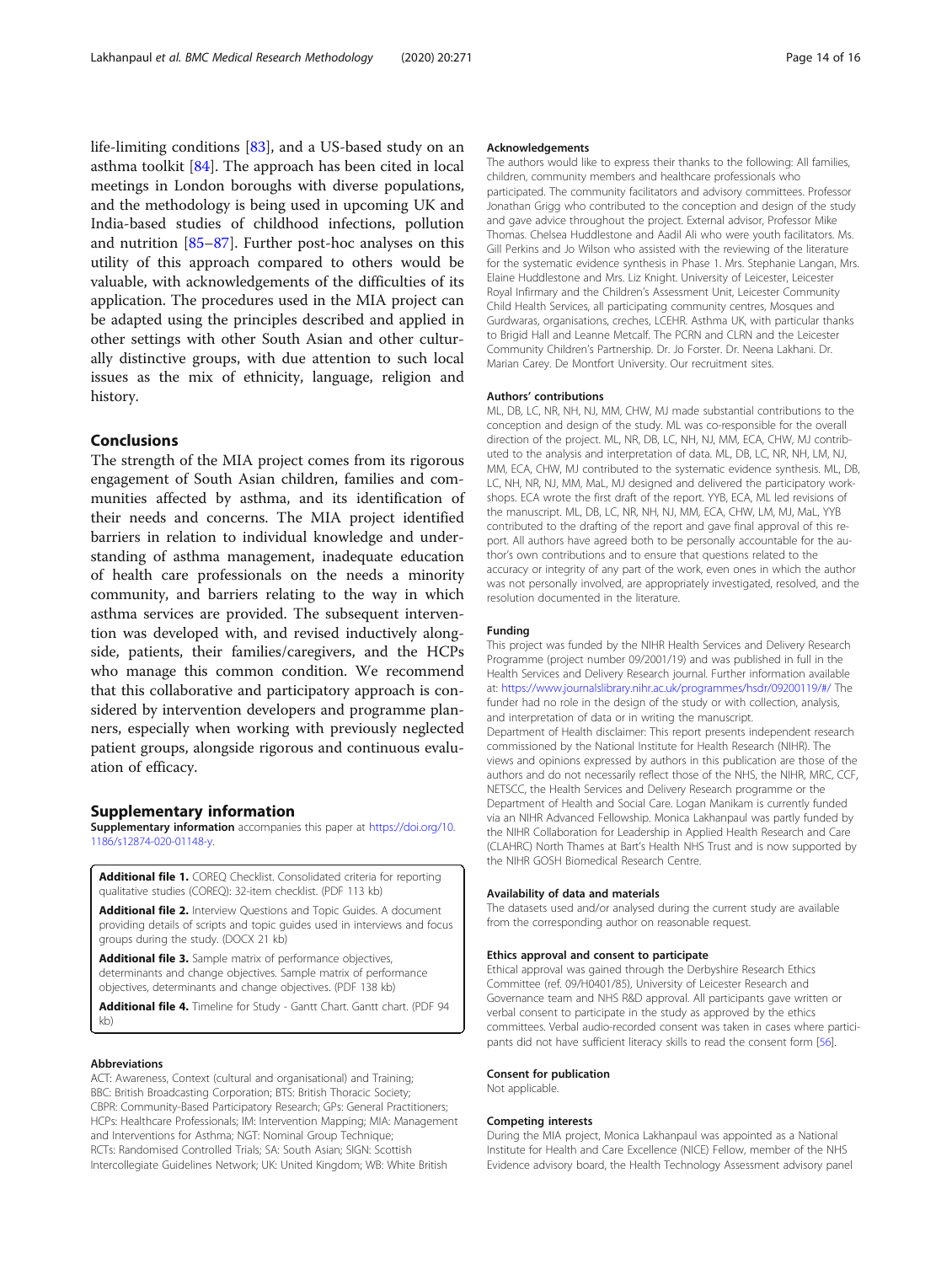<span id="page-14-0"></span>and the Drugs and Therapeutics Bulletin editorial panel. Logan Manikam is Director of Aceso Global Health Consultants Ltd.

#### Author details

<sup>1</sup>Population, Policy and Practice, UCL Great Ormond Street Institute of Child Health, 30 Guildford Street, London WC1N 1EH, UK. <sup>2</sup>Whittington Health NHS Trust, London, UK. <sup>3</sup>School of Applied Social Sciences, De Montfort University, The Gateway, Leicester LE1 9BH, UK. <sup>4</sup>Clinical Psychology, Department of Neuroscience, Psychology and Behaviour, University of Leicester, Lancaster Road, Leicester LE1 7HA, UK. <sup>5</sup>Paediatric Liver, GI and Nutrition Centre and Mowatlabs, King's College Hospital, London SE5 9RS, UK. <sup>6</sup>Aceso Global Health Consultants Ltd., 3 Abbey Terrace, London SE2 9EY, UK. <sup>7</sup>Child Development Team, Ealing Services for Children with Additional Needs, West London NHS Trust, Carmelita House, 21-22 The Mall, Ealing W5 2PJ, UK. <sup>8</sup>Parent representative, Leicester, UK. <sup>9</sup>Specialised Commissioning, NHS England and NHS Improvement, Midlands Region, Fosse House, 6 Smith Way, Grove Park, Enderby, Leicester LE19 1SX, UK.<sup>10</sup>Center for Health Services and Clinical Research, University of Hertfordshire, College Lane Campus, Hatfield AL10 9AB, UK. <sup>11</sup>UCL Institute of Epidemiology & Healthcare, 1 – 19 Torrington Place, London WC1E 7HB, UK. <sup>12</sup>Nuffield Department of Population Health, University of Oxford Richard Doll Building, Old Road Campus, Headington, Oxford OX3 7LF, UK. <sup>13</sup>Faculty of Biology, Medicine and Health, University of Manchester, Oxford Road, Manchester M13 9PL, UK. 14Faculty of Health and Life Sciences, Mary Seacole Research Centre, De Montfort University, The Gateway, Leicester LE1 9BH, UK.

#### Received: 15 March 2020 Accepted: 14 October 2020 Published online: 02 November 2020

#### References

- The Nuffield Trust, International comparisons of health and wellbeing in adolescence and early adulthood. 2019.
- 2. Erickson S. Effect of race on asthma management and outcomes in a large, integrated managed care organisation. Arch Intern Med. 2007;167(17):1846– 52.
- 3. Department of Health. Tackling Health Inequalities: a Programme for Action. London: Department of Health Publications; 2003.
- 4. Department of Health. Better health, better care and better value for all: equality objectives action plan September 2012–December 2013. London: Department of Health; 2012.
- 5. Smedley BD, Stith AY, Nelson AR. Unequal treatment: confronting racial and ethnic disparities in health care. Washington DC: National Academy Press; 2002.
- 6. Global Initiative for Asthma, 2020 GINA report, global strategy for asthma management and prevention 2020.
- 7. British Thoracic Society, BTS/SIGN British Guideline on the Management of Asthma. 2019.
- Hussein S, Partridge M. Perceptions of asthma in south Asians and their views on educational materials and self-management plans: a qualitative study. Patient Educ Couns. 2002;48(2):189–94.
- 9. Lakhanpaul M, et al. A qualitative study to identify parents' perceptions of and barriers to asthma management in children from south Asian and white British families. BMC Pulm Med. 2017;17(1):126.
- 10. Hull SA, et al. Asthma prescribing, ethnicity and risk of hospital admission: an analysis of 35,864 linked primary and secondary care records in East London. NPJ Prim Care Respir Med. 2016;26:16049.
- 11. Sheikh A, et al. Ethnic variations in asthma hospital admission, readmission and death: a retrospective, national cohort study of 4.62 million people in Scotland. BMC Med. 2016;14(1):3.
- 12. Griffiths C, et al. Influences on hospital admission for asthma in south Asian and white adults: qualitative interview study. BMJ (Clinical research ed). 2001;323(7319):962–6.
- 13. Netuveli G, et al. Ethnic variations in UK asthma frequency, morbidity, and health-service use: a systematic review and meta-analysis. Lancet. 2005; 365(9456):312–7.
- 14. Duran-Tauleria E, et al. Influence of ethnic group on asthma treatment in children in 1990-1: national cross sectional study. BMJ (Clinical research ed.). 1996;313(7050):148–52.
- 15. Kuehni CE, et al. Wheeze and asthma prevalence and related health-service use in white and south Asian pre-schoolchildren in the United Kingdom. Clin Exp Allergy. 2007;37(12):1738–46.
- 16. Bhopal R. Ethnicity, race, and health in multicultural societies: foundations for better epidemiology, public health, and health car. Oxford: Oxford University Press; 2007.
- 17. Johnson M. In: Saks M, Allsop J, editors. Researching the health of minority ethnic groups, in Researching health: qualitative, quantitative and mixed methods. London: Sage; 2012.
- 18. Ingleby D, Krasnik A, Lorant V, Razum O. Health inequalities and risk factors among migrants and ethnic minorities. In: COST Series on health and diversity, volume I. Antwerp/Apeldoorn: Garant; 2012. p. 39–52.
- 19. Johnson M. User and community involvement in health & social care research: the case of migrants and ethnic minorities. In: Ingleby D, et al., editors. Inequalities in health care for migrants and ethnic minorities. COST series on health and diversity, volume II. Garant: Antwerp/Apeldoorn; 2012. p. 173–87.
- 20. Borde T, Johnson MRD. In: Culley L, Hudson N, van Rooij F, editors. Representation of ethnic minorities in research – Necessity, opportunity and adverse effects, *In* Marginalized Reproduction: Ethnicity, Infertility and Reproductive Technologies. London: Earthscan; 2009. p. 64–80.
- 21. Glanz H, Rimer B, Viswanath K. Health behaviour and health education: theory, research, and practice. San Francisco: Jossey Bass; 2008.
- 22. Sallis J, Owen N. Ecological Models of Health Behaviour. In: Glanz K, Rimer B, Viswanath K, editors. Health behaviour and health education: theory, research and practice. San Francisco: Jossey-Bass; 2002. p. 462–82.
- 23. Hussain-Gambles M, et al. Involving South Asian patients in clinical trials. Health Technol Assess. 2004;8(42):1–109.
- 24. Mason S, et al. Representation of south Asian people in randomised clinical trials: analysis of trials' data. BMJ. 2003;326:1244–5.
- 25. De Las ND, et al. A systematic review of community-based participatory research to enhance clinical trials in racial and ethnic minority groups. Health Serv Res. 2012;47(3):1363–86.
- 26. Johnson, M.R.D., User and Community Involvement in Health & Social Care Research: the case of Migrants and Ethnic Minorities, In Inequalities in Health Care for Migrants and Ethnic Minorities. COST Series on Health and Diversity, D. Ingleby, et al., Editors. 2012. p. 173–187.
- 27. Davidson EM, et al. Behavior change interventions to improve the health of racial and ethnic minority populations: a tool kit of adaptation approaches. Milbank Quarterly. 2013;91(4):811–51.
- 28. Department of Health, Report of the children and young people's health outcomes forum. 2012. [https://www.gov.uk/government/publications/](https://www.gov.uk/government/publications/independent-experts-set-out-recommendations-to-improve-children-and-young-people-s-health-results) [independent-experts-set-out-recommendations-to-improve-children-and](https://www.gov.uk/government/publications/independent-experts-set-out-recommendations-to-improve-children-and-young-people-s-health-results)[young-people-s-health-results.](https://www.gov.uk/government/publications/independent-experts-set-out-recommendations-to-improve-children-and-young-people-s-health-results)
- 29. HM Government. In: Department of Health, editor. Healthy Lives, Healthy People: Our Strategy for public health. London: HM Government; 2010.
- 30. Department of Health. Public Health Outcomes Framework 2013 to 2016. London: Crown Copyright; 2014. [www.dh.gov.uk/publications.](http://www.dh.gov.uk/publications)
- 31. Liu J, et al. Adapting health promotion interventions to meet the needs of ethnic minority groups: mixed-methods evidence synthesis. Health Technol Assess. 2012;16(44):1–490.
- 32. Rooney LK, et al. Promoting recruitment of minority ethnic groups into research: qualitative study exploring the views of south Asian people with asthma. J Public Health. 2011;33(4):604–15.
- 33. Harris DA, et al. Community-based participatory research is needed to address pulmonary health disparities. Ann Ame Thorac Soc. 2016;13(8): 1231–8.
- 34. Salway S, et al. Researching health inequalities with community researchers: practical, methodological and ethical challenges of an 'inclusive' research approach. Res Involvement Engagement. 2015;1(1):9.
- 35. Ali PA, et al. Enhancing health literacy through co-design: development of culturally appropriate materials on genetic risk and customary consanguineous marriage. Prim Health Care Res Dev. 2019;20:e2.
- 36. Wilson E. Community-based participatory action research. In: Liamputtong P, editor. Handbook of research methods in health social sciences. Singapore: Springer Singapore; 2018. p. 1–15.
- 37. Wise M, et al. Internet Telehealth for pediatric asthma case management: integrating computerized and case manager features for tailoring a webbased asthma education program. Health Promot Pract. 2007;8(3):282–91.
- 38. McCallum GB, et al. Culture-specific programs for children and adults from minority groups who have asthma. Cochrane Database Syst Rev. 2017;8(8): CD006580.
- 39. Grover C, et al. Medication education program for Indian children with asthma: a feasibility stud. Niger J Clin Pract. 2016;19(1):76–84.